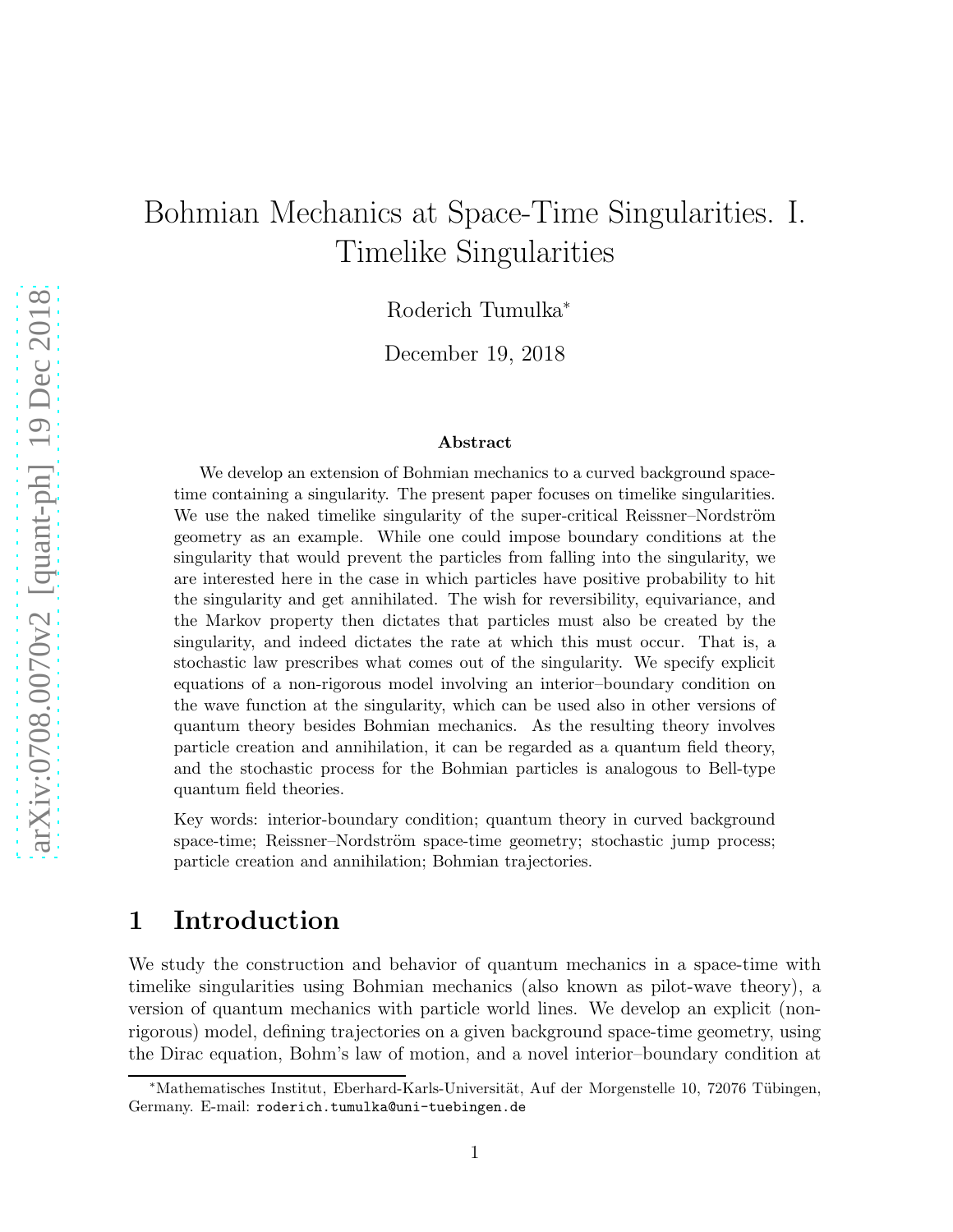the singularity that governs the creation and annihilation of particles at the singularity. As a case study, we consider the Reissner–Nordström geometry in the "charge  $>$  mass" regime, featuring a naked timelike singularity.<sup>[1](#page-1-0)</sup> We use this geometry as a background in which the Bohmian particles move and get created and annihilated, while we neglect any change in the metric that these particles might be expected to cause. Prior works considering a quantum evolution on a curved background space-time with a timelike singularity include [\[26,](#page-22-0) [27,](#page-22-1) [28,](#page-23-0) [48,](#page-24-0) [21\]](#page-22-2), but they did not consider particle creation at the singularity.

Bohmian mechanics was developed as a realist version of nonrelativistic quantum mechanics [\[5\]](#page-21-0) and succeeds in explaining all phenomena of quantum mechanics in terms of an objective, observer-independent reality consisting of point particles moving in space; see [\[24\]](#page-22-3) for an overview. Bohmian mechanics possesses a natural extension to relativistic space-time if a preferred foliation of space-time into spacelike hypersurfaces (called the time foliation) is granted [\[12\]](#page-21-1). This extension has also been formulated for curved space-time geometries [\[56,](#page-25-0) [57\]](#page-25-1) and for ones with spacelike singularities [\[58\]](#page-25-2), but not yet for geometries with timelike singularities. While horizons present no difficulty, singularities require further work to define the theory: Basically, we have to specify what happens when a particle hits the singularity, since at this point the law of motion is no longer defined. The possibility we consider here is that the particle gets annihilated: that is, if the system consisted of  $N$  particles, then the world line of the particle that has arrived at the singularity ends there, while the other  $N-1$  particles, which are not at the singularity and thus have no reason to vanish, continue to move according to Bohm's law of motion. To make this possible, we need wave functions from Fock space, as always when particles can get created or annihilated. Further considerations then naturally lead us to specific equations, defining a Bohm-type theory.

### 1.1 Particle Creation

The most astonishing feature of this theory is perhaps that particles can also be *created* at the singularity. Indeed, this occurs at random times distributed in a way determined by a law involving the wave function. As a consequence, the theory is no longer deterministic; instead, the evolution of the particles can be described by a Markovian stochastic process in the appropriate configuration space. This process has similarities with processes used earlier in "Bell-type quantum field theories" [\[18\]](#page-22-4), a stochastic version of Bohmian mechanics for quantum field theories that we describe briefly in Section [6.](#page-18-0)

It is an interesting moral from our model that particle creation and annihilation, one of the characteristic features of quantum field theory, can arise from the presence of timelike singularities. This invites speculation about whether quantum particles capable of emitting other particles might actually contain timelike singularities. After all, the classical gravitational field of a point particle with the charge and the mass of an electron

<span id="page-1-0"></span><sup>&</sup>lt;sup>1</sup>A space-time singularity (i.e., the points of infinite curvature) is called *naked* if not surrounded by an event horizon. The Reissner–Nordström singularity is called *timelike* because it behaves in many ways like a timelike set of space-time points, see Figure [1](#page-7-0) in Section [3,](#page-6-0) as opposed to the singularity of the Schwarzschild space-time, which behaves like a spacelike surface.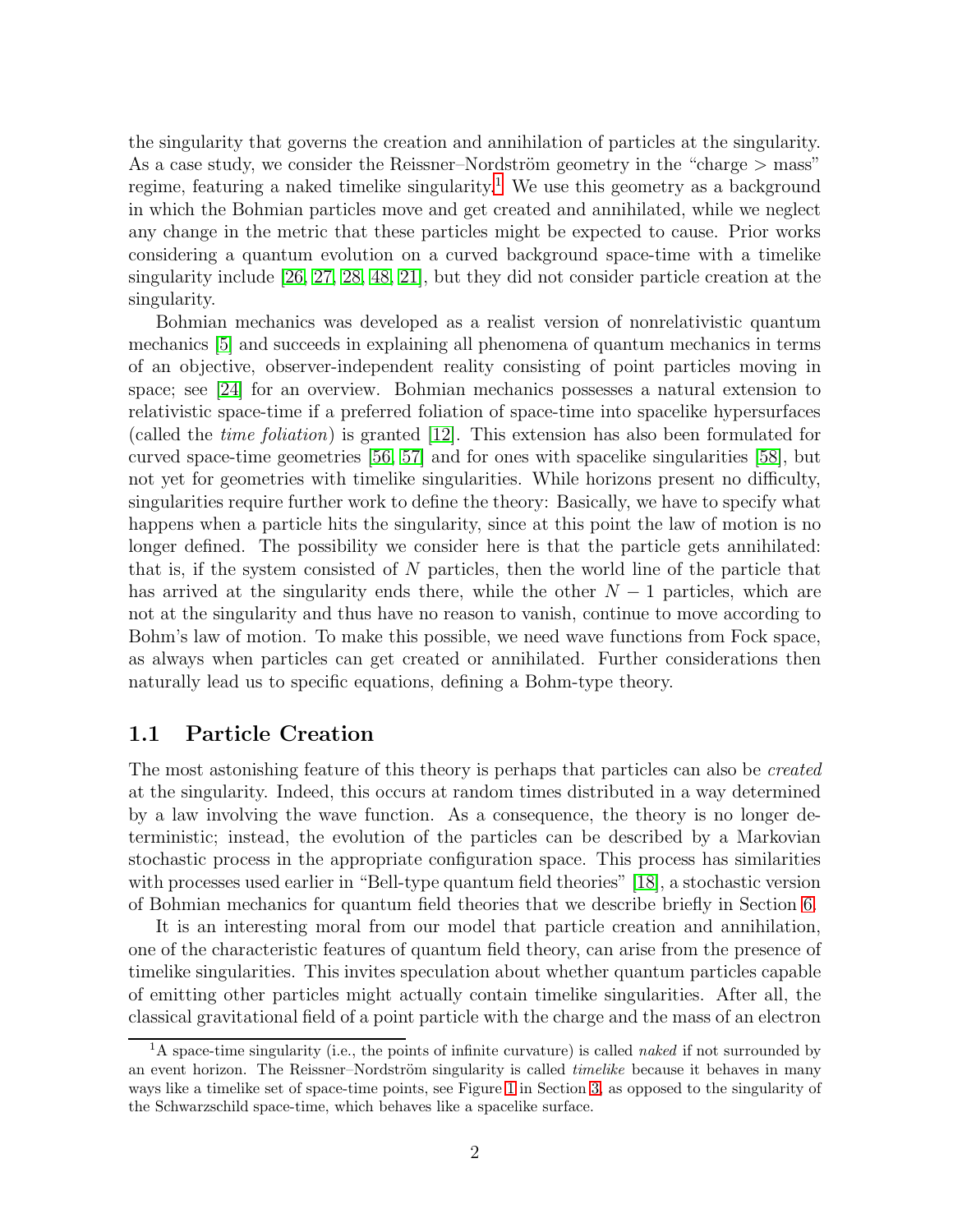is exactly the Reissner–Nordström geometry we are considering. This does not prove that the ultimate theory of the electron, including quantum gravity, will attribute a timelike singularity to it, but at least that seems like an intriguing possibility.

Another moral from our model is that timelike singularities are not as absurd as one might conclude from classical physics. Quantum mechanics (as well as Bohmian mechanics) differs in this respect from classical mechanics, which breaks down at timelike singularities because *anything* could come out of a timelike singularity, and there is no good reason for postulating any law about when and where particle world lines begin at the singularity. This is different in Bohmian mechanics because, as soon as we have defined the evolution of a wave function in Fock space, the probability current given in terms of the wave function, such as

$$
j^{\mu} = \overline{\psi}\gamma^{\mu}\psi\tag{1}
$$

for a single particle, defines the probability of particle creation at the singularity. Indeed, the stochastic law for particle creation is uniquely fixed if we strive for the following properties: reversibility, equivariance, and the Markov property. Thus, the Bohmian particle positions are governed by two laws: an equation of motion, and a law prescribing the stochastic creation of new particles. Both Bohmian and classical mechanics become indeterministic in the presence of timelike singularities, but in different ways: while Bohmian mechanics becomes stochastic, classical mechanics becomes lawless. One could say that our stochastic law closes exactly the gap in the laws caused by the timelike singularity. A timelike singularity causes concern in classical mechanics, but not in quantum mechanics.

### 1.2 Concrete Model

The concrete model we develop is based on the Dirac equation and the Reissner– Nordström geometry, but we expect that similar models can be constructed on the basis of other wave equations and other space-times containing timelike singularities. We have discussed Bohmian mechanics at spacelike singularities elsewhere [\[58\]](#page-25-2); lightlike singularities behave, for our purposes, like spacelike ones. (A general singularity may well, like a general 3-surface, have different regions in which it is timelike, spacelike, and lightlike. Correspondingly, our separate studies of timelike and spacelike singularities apply separately to the timelike and the spacelike subset of the singularity.)

The Dirac equation is known to have solutions of negative energy that are considered unphysical; indeed, the Hamiltonian is unbounded from below. We will not worry about this here, but rather treat the negative energy states as if they were physical.

### 1.3 Motivation

The investigations in this paper have several motivations and lead to benefits in several areas: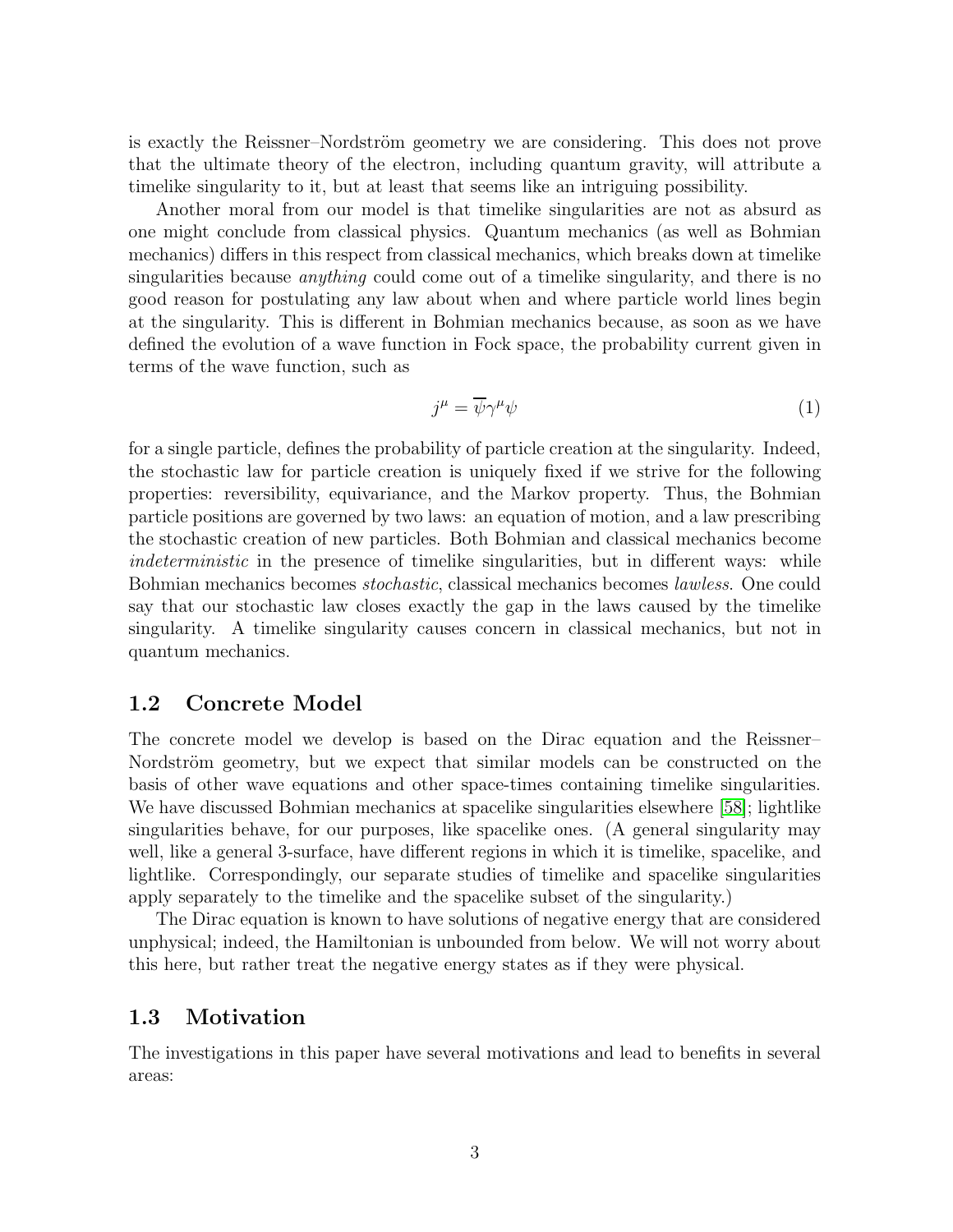- It is a natural part of the research program on Bohmian mechanics to extend the theory to more general quantum theories, to all kinds of settings. To the extent that we have reason to believe that singularities exist in our universe, we obtain here a more appropriate version of Bohmian mechanics. Concerning techniques of constructing Bohm-type models, we find that the Bohm-type law of motion proposed by Dürr *et al.* [\[12\]](#page-21-1) for relativistic space-time with a foliation works unproblematically even under the extreme conditions at a singularity; that not every spacelike foliation is equally good for that purpose (as we discuss in Section [7\)](#page-19-0); that the stochastic approach to particle creation developed in "Bell-type quantum field theories" [\[18\]](#page-22-4) arises naturally in this context; and that particle annihilation may well be deterministic and particle creation stochastic, even though the evolution is reversible.
- Since Bohmian mechanics is a precise and unambiguous version of quantum mechanics, it may serve as a tool for studying quantum mechanics in curved spacetime. Thus, our study can as well be regarded as one on *quantum mechanics* at space-time singularities. Concretely, we propose a novel unitary evolution of the wave function in the presence of a timelike singularity, based on the Dirac equation and an interior–boundary condition at the singularity (independently of the Bohmian viewpoint). Interior–boundary conditions relate values of the wave function at the boundary of the N-particle sector of configuration space to the value at an interior point in (usually) the  $(N-1)$ -particle sector. Such conditions have been suggested also in flat space-time [\[39,](#page-23-1) [55,](#page-25-3) [62,](#page-25-4) [22,](#page-22-5) [53,](#page-24-1) [54,](#page-24-2) [29,](#page-23-2) [59\]](#page-25-5), sometimes for the purpose of devising Hamiltonians with particle creation and annihilation at a point-shaped source; interior–boundary conditions for the Dirac equation have been considered in [\[47,](#page-24-3) [35\]](#page-23-3). While interior–boundary conditions for the non-relativistic Schrödinger equation sometimes have the advantage of being free of ultraviolet divergence [\[30\]](#page-23-4), this is not expected in our model; we leave aside the question of ultraviolet divergence and make only non-rigorous calculations.
- Several interesting features arise in the theory we develop: Timelike singularities emit particles; we can specify the law for how they do it; certain traits of quantum field theory (such as Fock space) arise from the presence of singularities; timelike singularities need not be unphysical.

I emphasize that the theory developed in this paper does not merely add Bohmian trajectories to otherwise known "orthodox" quantum theories. Instead, the Bohmian viewpoint helps define what the evolution equation should be, also for the wave function. Indeed, the Fock space evolution corresponding to particle creation at a timelike singularity could have been, but has not been, considered in an orthodox framework. The reason why it has not been considered before is, I think, twofold: First, since singularities often lie behind event horizons, and since orthodox quantum physics tends not to ask what actually happens but rather what observers see, it is common to trace out the degrees of freedom behind event horizons, which means to ignore the phenomena this paper is concerned with. Second, in orthodox quantum physics it is common to focus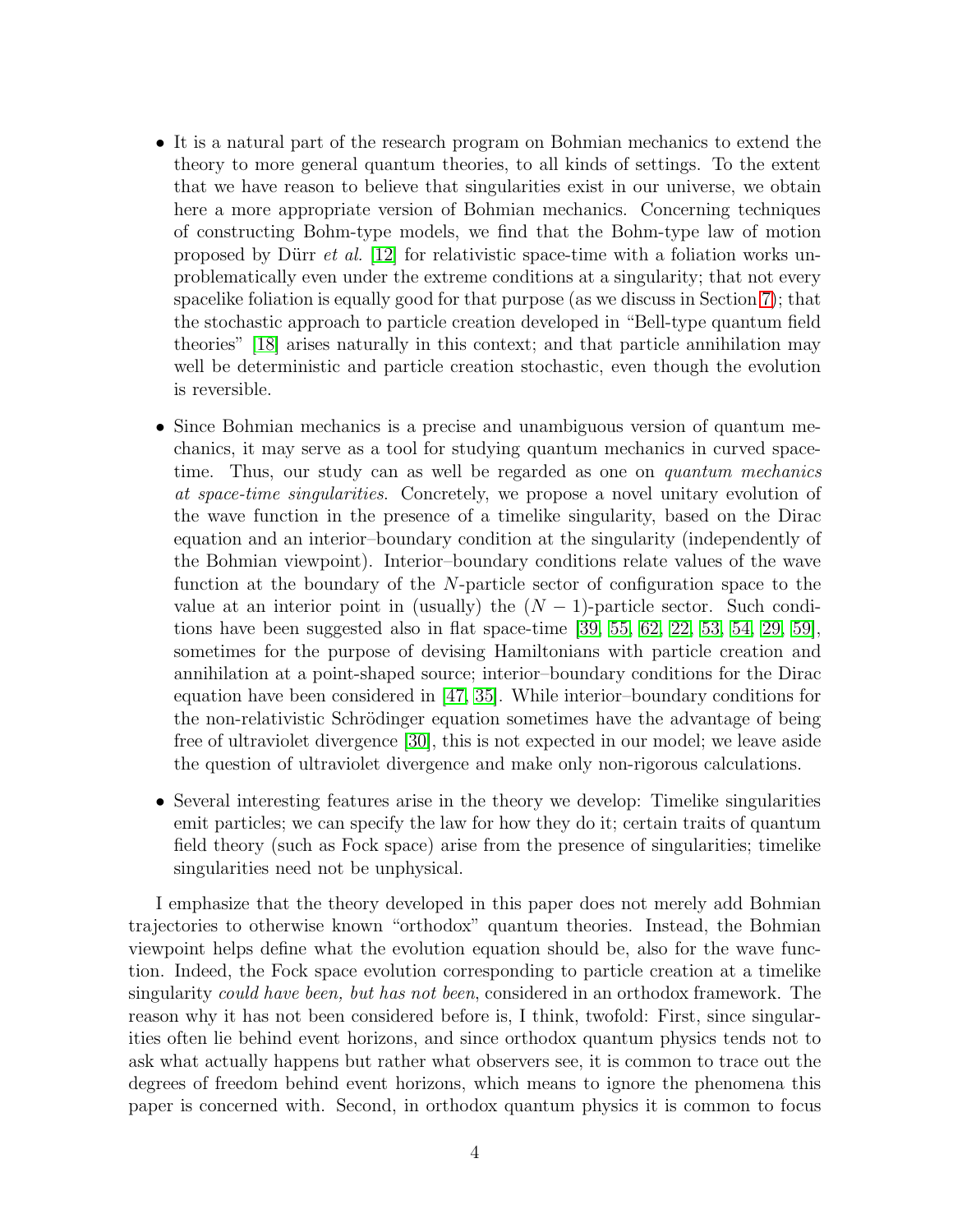on the scattering regime, i.e., on the asymptotic distribution of particles a long time after their interaction. For defining a Bohm-type theory, in contrast, it is essential to define the trajectories, which may well depend on the particles hidden behind the event horizon, and this forces us to pay attention to what the time evolution laws are. Of course, also independently of the Bohmian approach one may feel that real events can take place inside black holes and should therefore not be excluded from the description in a physical theory; as Dafermos [\[11\]](#page-21-2) once put it, "People in black holes have rights, too!" Note further that a scattering theory can only be formulated in an asymptotically flat space-time, while our approach does not require asymptotic flatness or stationarity, even though the Reissner–Nordström geometry happens to be asymptotically flat and stationary.

The paper is organized as follows. In Section [2](#page-4-0) we recall the relevant version of Bohm's law of motion. In Section [3](#page-6-0) we recall the Reissner–Nordström geometry. In Section [4](#page-8-0) we discuss the general framework of particle creation and annihilation at a timelike singularity. In Section [5](#page-10-0) we describe the concrete model. In Section [6](#page-18-0) we draw parallels between our model and Bell-type quantum field theories. In Section [7](#page-19-0) we explain why foliations defined by the condition  $dn = 0$  cannot be used here.

### <span id="page-4-0"></span>2 Bohmian Mechanics

### 2.1 Nature of the Theory

Bohmian mechanics [\[5,](#page-21-0) [3,](#page-21-3) [7,](#page-21-4) [19\]](#page-22-6) is a candidate for how quantum phenomena work; see [\[24,](#page-22-3) [8\]](#page-21-5) for introduction and overview. While the quantum formalism describes what observers will see, and while the conventional "Copenhagen" view of quantum mechanics remains vague and paradoxical, Bohmian mechanics provides a possible explanation of the quantum formalism in terms of objective events, in fact by postulating that particles have actual positions and hence trajectories. Bohmian mechanics is well understood in the realm of non-relativistic quantum mechanics, but needs further development in the directions of relativistic physics, quantum field theory, and quantum gravity. This paper concerns the relativistic extension in a classical gravitational field, but connects also with quantum field theory.

Bohmian mechanics postulates that particles have trajectories, governed by an equation of motion of the type

<span id="page-4-1"></span>
$$
\frac{dQ_t}{dt} = \frac{J_{\psi_t}(Q_t)}{\rho_{\psi_t}(Q_t)},\tag{2}
$$

where  $Q_t$  is the position of the particle at time t (or, for a system of several particles, the *configuration*), and  $J_{\psi}$  and  $\rho_{\psi}$  are, respectively, the quantum mechanical probability current and probability density  $(|\psi|^2)$  or a variant thereof) as determined by the wave function  $\psi$ . For example [\[6\]](#page-21-6), if  $\psi$  is a Dirac wave function of a single particle then

$$
J_{\psi} = \psi^{\dagger} \alpha \psi \,, \quad \rho_{\psi} = \psi^{\dagger} \psi \tag{3}
$$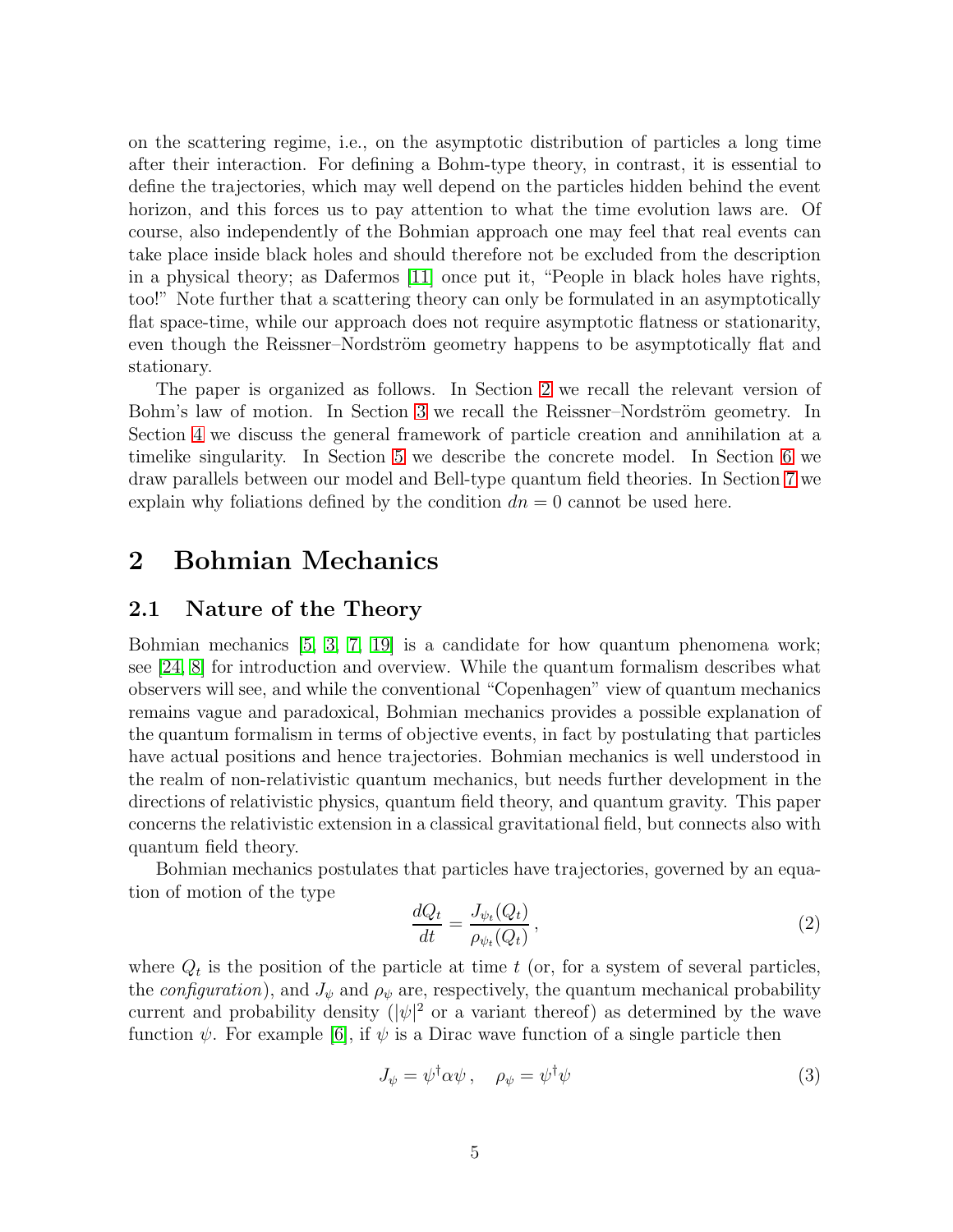with  $\alpha = (\alpha^1, \alpha^2, \alpha^3)$  the three Dirac alpha matrices. As a consequence of the structure  $(2)$  of the law of motion, if at any time t the particle position (or configuration) is random with distribution  $\rho_{\psi_t}$ , then this is also true of any other time t. This property is called equivariance. As a (non-obvious) consequence of that, inhabitants of a Bohmian universe, consisting of these particles with trajectories, would observe the same probabilities in their experiments as predicted by the quantum formalism [\[19\]](#page-22-6). That is how Bohmian mechanics explains quantum mechanics. In fact, Bohmian mechanics accounts for all phenomena of non-relativistic quantum mechanics.

The question whether Bohmian trajectories might run into a singularity has already been considered in a different context, that of the non-relativistic theory. Here, "singularity" does not refer to a space-time singularity (i.e., points of infinite curvature), but to singularities of the potential, of the wave function, or of the velocity vector field. For example, for a Bohmian particle moving in a Coulomb potential  $1/|x|$ , one may worry about trajectories running into the origin, where the potential is singular. Likewise, one may worry about trajectories running into points where  $\psi$  is non-differentiable (in the non-relativistic case) or zero, which is where the velocity vector field is not defined. It turns out [\[4,](#page-21-7) [52\]](#page-24-4) that with probability 1, the trajectory never runs into such points, and this has to do with the vanishing probability current into such points. The situation is different in our setting, where Bohmian trajectories do run into the space-time singularity with positive probability, corresponding to the nonzero current into the singular set. On the other hand, our situation is quite analogous to, and can be regarded as a special or limiting case of, Bohmian motion in a manifold with boundary, which suggests the use of interior-boundary conditions [\[15\]](#page-22-7).

### 2.2 Bohmian Mechanics and Relativity

It is known [\[12,](#page-21-1) [37,](#page-23-5) [56\]](#page-25-0) that, if we are willing to consider a preferred foliation  $\mathscr F$  of space-time into spacelike 3-surfaces, which I will call the *time foliation*, then Bohmian mechanics possesses a natural generalization to relativistic space-time. The possibility of a preferred foliation seems against the spirit of relativity (see [\[37\]](#page-23-5) for a discussion), but certainly worth exploring. It is suggested by the empirical fact of quantum nonlocality, and it is suggested by the structure of the Bohmian law of motion [\(2\)](#page-4-1) for many particles, in which the velocity of a particle depends on the instantaneous position of the other particles. The time foliation could be given by a Lorentz invariant law [\[57,](#page-25-1) [13\]](#page-21-8).

For a time foliation  $\mathscr F$  (determined in whichever way), a Bohm-type equation of motion was formulated in  $[12]$  for flat space-time (based on earlier work in  $[6, 7]$  $[6, 7]$ ); the straightforward generalization to curved space-time [\[56\]](#page-25-0) reads:

<span id="page-5-0"></span>
$$
\frac{dX_k^{\mu_k}}{d\tau} \propto j^{\mu_1 \dots \mu_N} \left( X_1(\Sigma), \dots, X_N(\Sigma) \right) \prod_{i \neq k} n_{\mu_i} \left( X_i(\Sigma) \right), \tag{4}
$$

where  $X_k(\tau)$  is the world line of particle  $k \in \{1, ..., N\}$ ,  $\tau$  is any curve parameter,  $\Sigma$ is the 3-surface in  $\mathscr F$  containing  $X_k(\tau)$ ,  $n(x)$  is the unit normal vector on  $\Sigma$  at  $x \in \Sigma$ ,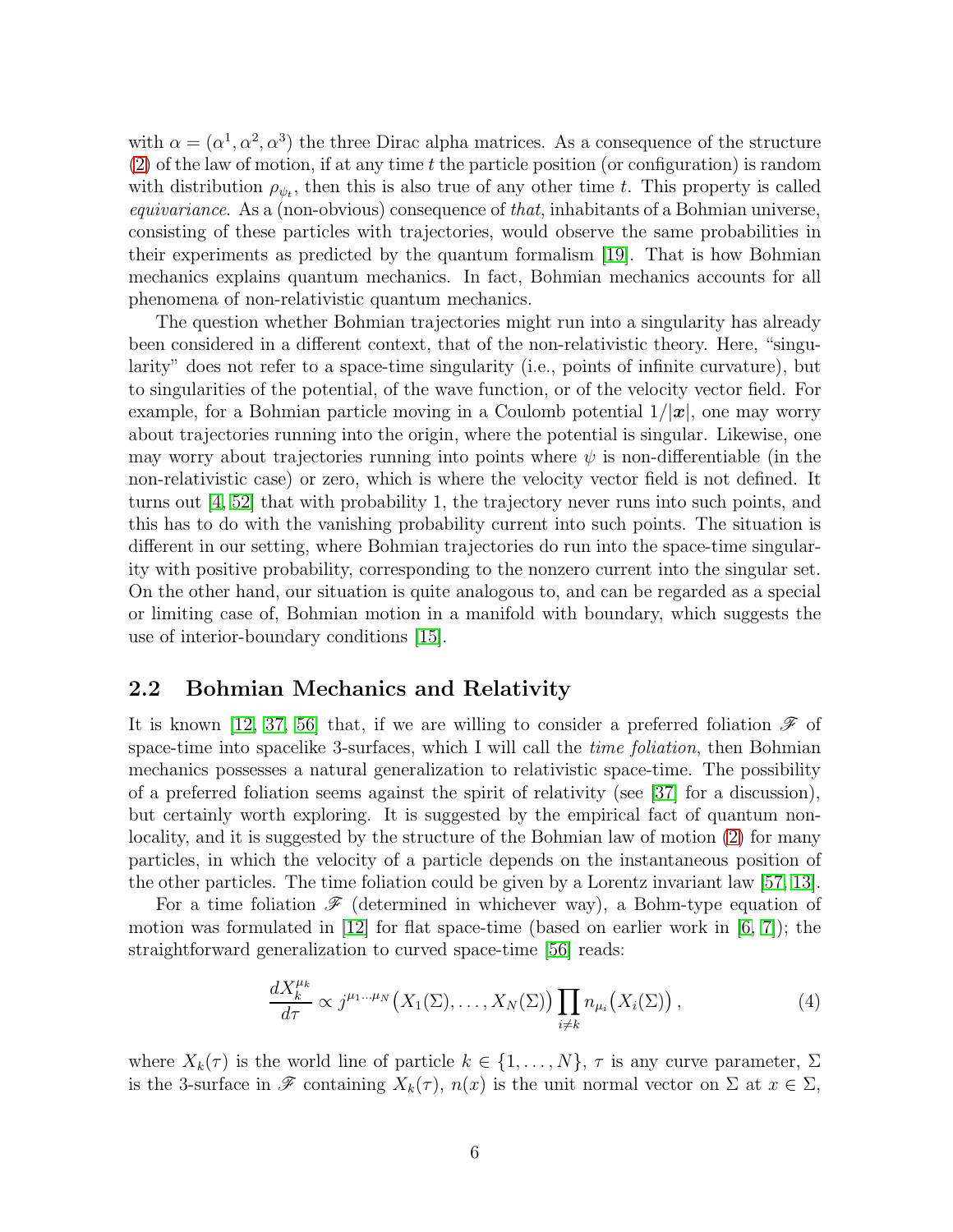$X_i(\Sigma)$  is the point where the world line of particle i crosses  $\Sigma$ , and

$$
j^{\mu_1\ldots\mu_N} = \overline{\psi}(\gamma^{\mu_1}\otimes\cdots\otimes\gamma^{\mu_N})\psi
$$
 (5)

is the probability current tensor associated with the N-particle Dirac wave function  $\psi$ . This wave function could either be a multi-time wave function defined on the pairwisespacelike elements of  $(\text{space-time})^N$  [\[44,](#page-24-5) [45,](#page-24-6) [33,](#page-23-6) [34,](#page-23-7) [36\]](#page-23-8), or, since we never use  $\psi$  for configurations that are not simultaneous relative to  $\mathscr{F}$ , it suffices that  $\psi$  is defined on the 3N + 1-dimensional manifold  $\bigcup_{\Sigma \in \mathscr{F}} \Sigma^N$  of simultaneous configurations.

This generalization does not automatically include, however, space-time geometries with singularities. The treatment of singularities requires, as we point out in Section [4](#page-8-0) below, some fundamental extensions of Bohmian mechanics, and forms a test case for the robustness of the equation of motion [\(4\)](#page-5-0).

As mentioned before, the foliation might itself be dynamical, i.e., might be determined through a law by initial data. An example of a possible Lorentz invariant evolution law for the foliation is

<span id="page-6-1"></span>
$$
\nabla_{\mu}n_{\nu} - \nabla_{\nu}n_{\mu} = 0, \qquad (6)
$$

or, in the language of differential forms,

$$
dn = 0\,,\tag{7}
$$

which is equivalent to saying that the infinitesimal timelike distance between two nearby 3-surfaces from the foliation is constant along the 3-surface [\[57\]](#page-25-1). This law allows to choose an initial spacelike 3-surface and then determines the foliation. A special foliation obeying [\(6\)](#page-6-1) is the one consisting of the surfaces of constant timelike distance from the Big Bang. Note, however, that the law of motion [\(4\)](#page-5-0) does not require any particular choice of law for the foliation, except that the foliation does not depend on the particle configuration (while it may depend on the wave function). It has been found that the equation of motion [\(4\)](#page-5-0) still makes sense (and leads to equivariance) even when the leaves of the time foliation have kinks [\[50\]](#page-24-7) or overlap [\[51\]](#page-24-8). Note further that in a space-time with horizons, a foliation law such as [\(6\)](#page-6-1) will frequently lead to 3-surfaces lying partly outside and partly inside the horizon.

It will turn out from our study of singularities that [\(6\)](#page-6-1) is not a good law for the time foliation in the presence of a timelike singularity as the foliations obeying [\(6\)](#page-6-1) may fail to cover all of space-time; see Section [7](#page-19-0) for details.

### <span id="page-6-0"></span>3 Reissner–Nordström Geometry

Our main example of a timelike singularity will be the one of the *Reissner–Nordström* space-time geometry [\[40,](#page-23-9) [46,](#page-24-9) [61,](#page-25-6) [41,](#page-23-10) [38,](#page-23-11) [25\]](#page-22-8), a solution of the coupled Einstein and Maxwell equations for a charged point mass. It is given by

<span id="page-6-2"></span>
$$
ds^2 = \lambda(r)dt^2 - \frac{1}{\lambda(r)}dr^2 - r^2(d\vartheta^2 + \sin^2\vartheta d\varphi^2)
$$
 (8)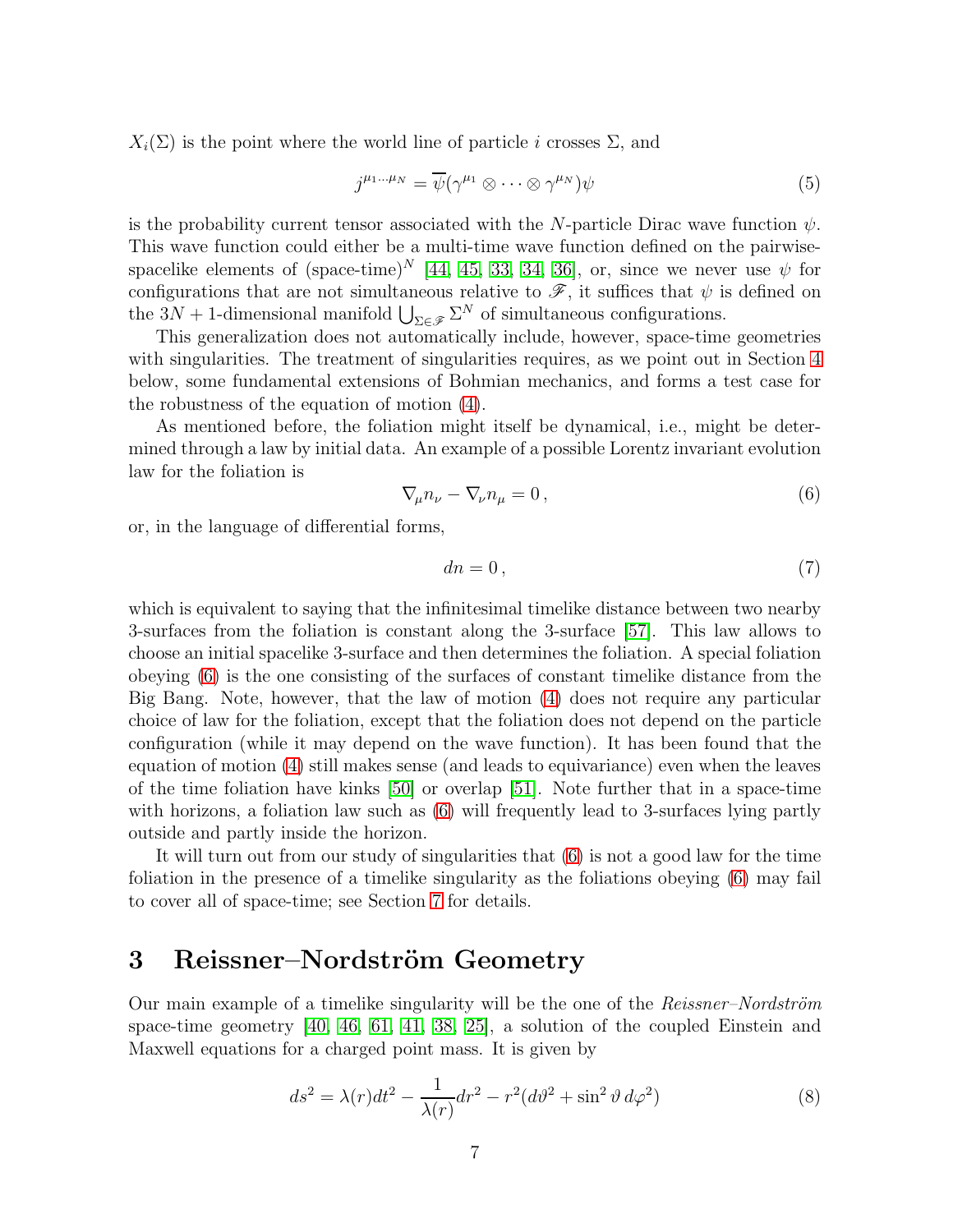$$
\lambda(r) = 1 - \frac{2M}{r} + \frac{e^2}{r^2}
$$
 (9)

and parameters  $M > 0$  and  $e \in \mathbb{R}$ . The Reissner–Nordström metric is spherically symmetric, static, asymptotically flat, and singular at  $r = 0$ . It arises as the gravitational field of a (non-rotating) point particle with mass  $M$  and charge  $e$ . We assume the socalled super-critical case  $|e| > M$ ; in this case  $\lambda(r) > 0$  for all  $r \geq 0$ . The Penrose diagram is shown in Figure [1.](#page-7-0) In this context we note that if an electron were a classical point particle, its gravitational field would be a super-critical Reissner–Nordström field containing a timelike singularity. This does not mean that electrons must, but does suggest they might, contain timelike singularities in nature.



<span id="page-7-0"></span>Figure 1: Penrose conformal diagram  $[42, 25]$  $[42, 25]$  of the super-critical Reissner–Nordström space-time. The double line on the left marks the singularity.

We find it useful to regard the singularity  $\{r=0\}$  not as a *line* (as suggested by the picture of a point particle, and by the fact that in Minkowski space-time  $\{r = 0\}$  is a line) but as a *surface* (of topology  $\mathbb{R} \times \mathbb{S}^2$  $\mathbb{R} \times \mathbb{S}^2$ ).<sup>2</sup> We thus regard the space-time

$$
\mathcal{M} \cong \left\{ (t, r, \omega) : t \in \mathbb{R}, r \ge 0, \omega \in \mathbb{S}^2 \right\} = \mathbb{R} \times [0, \infty) \times \mathbb{S}^2 \tag{10}
$$

(where ∼= means diffeomorphic) as a manifold with boundary. (For the mathematical notion of a manifold with boundary, see [\[31,](#page-23-12) [1\]](#page-21-9). We will sometimes write  $\omega$  for a point on  $\mathbb{S}^2$ , and sometimes use the standard parameterization  $(\vartheta, \varphi)$  by polar and azimutal angle.) The singularity is the boundary

$$
\mathcal{S} = \{r = 0\} = \partial \mathcal{M} \cong \mathbb{R} \times \{0\} \times \mathbb{S}^2, \tag{11}
$$

while the metric  $g_{\mu\nu}$  is defined on the *interior*  $\mathscr{M}^{\circ} \cong \mathbb{R} \times (0, \infty) \times \mathbb{S}^2$ .

As the *time foliation*  $\mathscr F$  for defining the Bohmian trajectories we use the foliation provided by the time coordinate  $t$ , i.e., the family of level surfaces of the  $t$  function:

$$
\mathscr{F} = \{ \Sigma_s : s \in \mathbb{R} \} \quad \text{with} \quad \Sigma_s = \{ x \in \mathscr{M} : t(x) = s \}. \tag{12}
$$

with

<span id="page-7-1"></span><sup>&</sup>lt;sup>2</sup>The question arises what general definitions of boundary points say about the dimension of the super-critical Reissner–Nordström singularity. Its dimension is 1 according to the definition of the causal boundary in terms of terminal indecomposable past sets (TIPs) and terminal indecomposable future sets (TIFs) [\[23\]](#page-22-9). Nevertheless, we regard it here as 3-dimensional.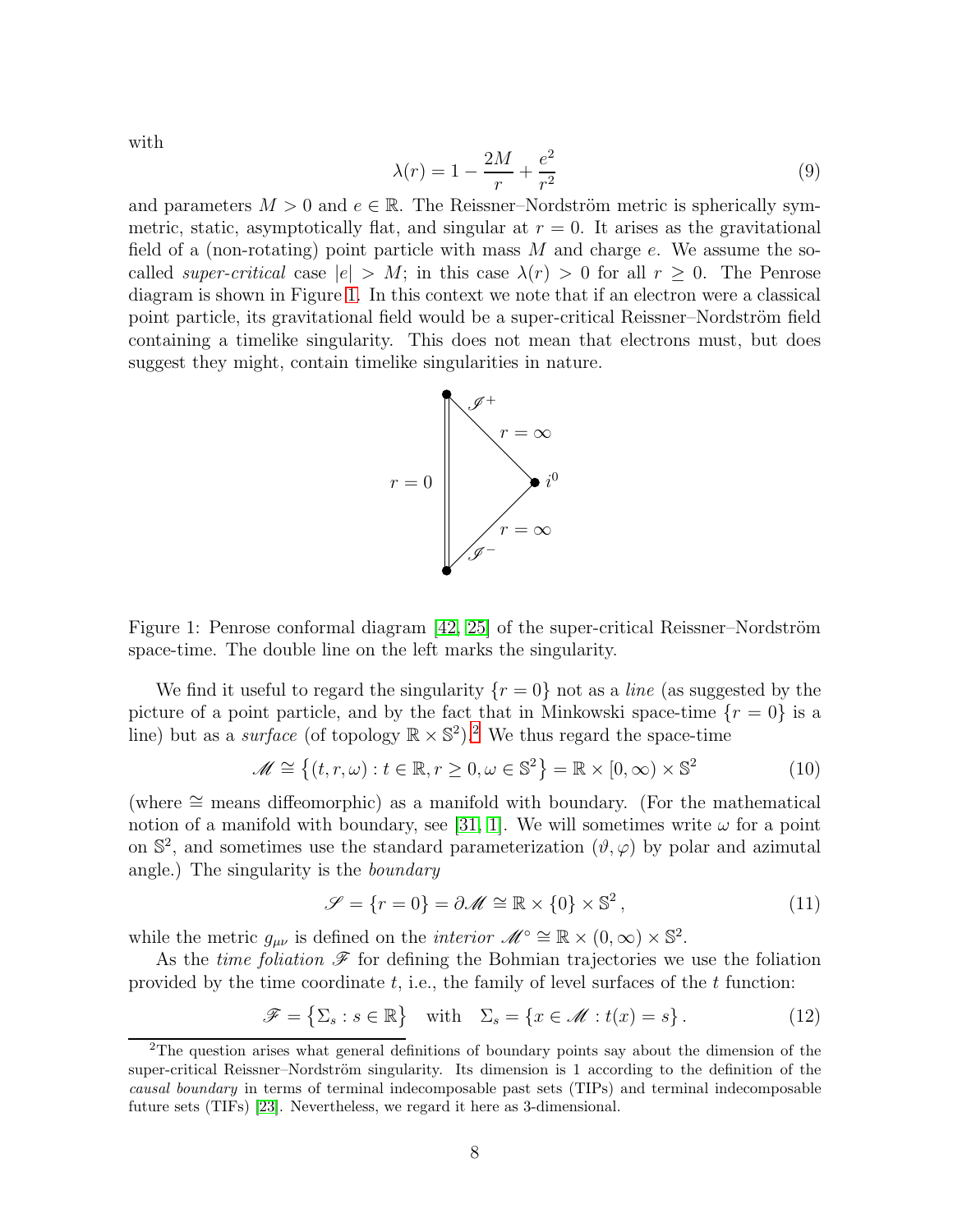Concretely,  $\Sigma_s = \{s\} \times [0, \infty) \times \mathbb{S}^2$ . The fact that we are considering a static space-time invites us to regard  $\Sigma := [0, \infty) \times \mathbb{S}^2$  as "the" 3-space.

### <span id="page-8-0"></span>4 Jumps in Configuration Space

Bohmian trajectories, the integral curves of the probability current, are *causal* curves, i.e., their tangent vectors are always timelike or lightlike (when based on the Dirac equation). Such a curve may well reach the singularity  $\partial \mathcal{M}$  (indeed, in finite coordinate time t and finite proper time). What should happen if we consider a system of  $n$ particles and one of them hits the singularity? The simplest possibility, or at least a natural possibility, is that this particle gets annihilated, that it stops existing, and history proceeds with  $n - 1$  particles. This is the possibility we study in this paper.

In Bohmian theories, a configuration  $q$  of n identical particles is described by a set of n points in 3-space; thus, if  $\Sigma$  is 3-space, then the configuration space is

<span id="page-8-2"></span>
$$
\mathcal{Q}_n = \{ q \subset \Sigma : \#q = n \},\tag{13}
$$

the space of unordered configurations in  $\Sigma$ . The wave function determining the motion of *n* particles is best regarded as a function on  $\mathcal{Q}_n$  [\[14\]](#page-21-10), the universal covering space [\[10\]](#page-21-11) of  $\mathcal{Q}_n$  or, equivalently,  $\mathcal{Q}_n = \Sigma^n$ , the space of ordered configurations in  $\Sigma^3$  $\Sigma^3$  If the number of particles can change then we need several wave functions, one for each particle number. This leads us to consider state vectors in Fock space

$$
\mathscr{H} = \bigoplus_{n=0}^{\infty} \mathscr{H}_n, \qquad (14)
$$

where  $\mathscr{H}_n$  is the Hilbert space of *n*-particle wave functions,  $\mathscr{H}_n = S_{\pm} \mathscr{H}_1^{\otimes n}$ , where  $S_{+}$ means the symmetrizer (appropriate for bosons),  $S_$  the anti-symmetrizer (for fermions), and  $\mathcal{H}_1$  the one-particle Hilbert space comprising the square-integrable spinor-valued functions on  $\Sigma$  (more detail later). Every element  $\psi \in \mathcal{H}$  can thus be regarded as a sequence

$$
\psi = (\psi^{(0)}, \psi^{(1)}, \dots, \psi^{(n)}, \dots), \tag{15}
$$

where  $\psi^{(n)}$  is an *n*-particle wave function, defined on  $\Sigma<sup>n</sup>$ . Corresponding to the structure of Fock space, the configuration space is

<span id="page-8-3"></span>
$$
\mathcal{Q} = \bigcup_{n=0}^{\infty} \mathcal{Q}_n, \qquad (16)
$$

where  $\mathcal{Q}_n$  is the configuration space of n particles, as defined in [\(13\)](#page-8-2). The Fock state  $\psi$ can then be regarded as a function on the covering space

$$
\widehat{\mathcal{Q}} = \bigcup_{n=0}^{\infty} \widehat{\mathcal{Q}}_n.
$$
\n(17)

<span id="page-8-1"></span><sup>&</sup>lt;sup>3</sup>Actually, the covering space of  $\mathcal{Q}_n$  is  $\{(x_1, \ldots, x_n) \in \Sigma^n : x_i \neq x_j \forall i \neq j\}$ , the set of collision-free ordered configurations. However, for our considerations it will not matter whether we include or exclude the collision configurations.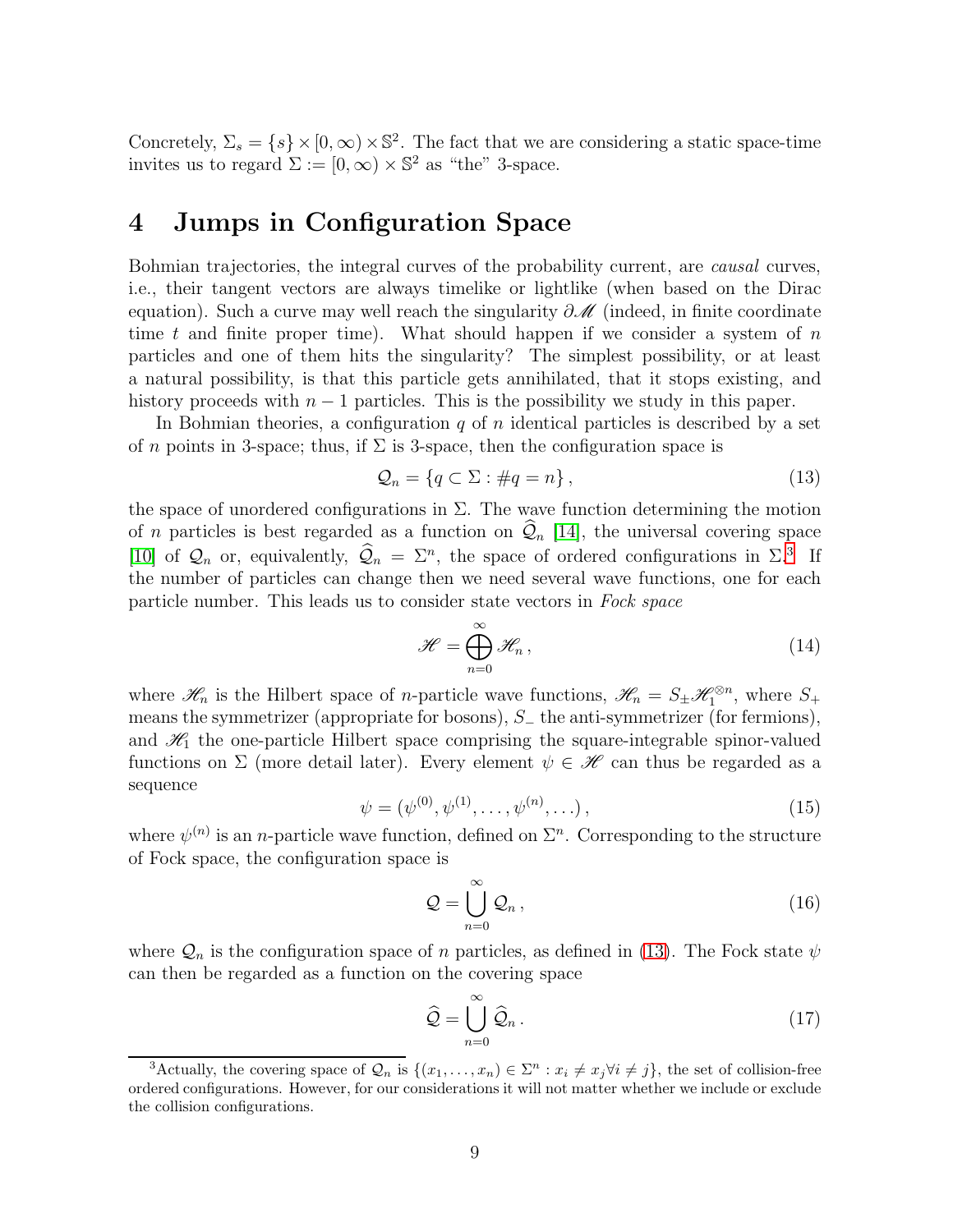(Both  $\mathcal{Q}_0$  and  $\widehat{\mathcal{Q}}_0$  contain just one element, the empty configuration.)

In the theory we are developing, if one among  $n$  particles hits the singularity, the configuration jumps from  $\mathcal{Q}_n$  to  $\mathcal{Q}_{n-1}$  in a deterministic way:  $q \to f(q)$ , where the jump function  $f : \partial \mathcal{Q}_n \to \cup_{m \leq n} \mathcal{Q}_m$  is given by

<span id="page-9-0"></span>
$$
f(q) = q \setminus \partial \Sigma. \tag{18}
$$

Here,  $\partial \Sigma$ , the boundary of  $\Sigma$ , is the intersection of  $\Sigma$  with the singularity  $\mathscr{S} = \partial \mathscr{M}$ ;  $\partial \mathcal{Q}_n$  is the set of configurations in which at least one particle is located on  $\partial \Sigma$ ; and [\(18\)](#page-9-0) means that f just removes all particles located on  $\partial \Sigma$ , i.e., all particles that have arrived at the singularity.

The situation in which the configuration space is a manifold with boundaries has been considered before in [\[22,](#page-22-5) [15\]](#page-22-7); we recapitulate the Bohmian dynamics of the configuration developed there. It includes deterministic jumps  $Q \to f(Q)$  that occur whenever the configuration Q reaches the boundary  $\partial \mathcal{Q}$  of configuration space, according to some given f. We desire three properties of the theory: time reversal invariance, equivariance, and the Markov property; as explained in [\[22,](#page-22-5) [15\]](#page-22-7), these properties entail stochastic jumps from configurations in the interior  $\mathcal{Q} \circ \mathcal{Q} \setminus \partial \mathcal{Q}$  to the boundary  $\partial \mathcal{Q}$  with a certain rate. This leads us to a stochastic process  $(Q_t)_{t\in\mathbb{R}}$  in Q consisting of smooth motion interrupted by jumps from the boundary to the interior  $\mathcal{Q}^{\circ}$  or vice versa.

The deterministic jump law, abstractly

<span id="page-9-1"></span>
$$
Q_{t+} = f(Q_{t-}) \tag{19}
$$

at any time  $t$  at which the trajectory hits the boundary, is based on the given, fixed mapping  $f : \partial \mathcal{Q} \to \mathcal{Q}^{\circ}$ , in our case given by [\(18\)](#page-9-0). Since we want the theory to be reversible, we must also allow for spontaneous jumps from interior points to boundary points. Since we want the process to be an equivariant Markov process, the rate for a jump from  $q' \in \mathcal{Q}^{\circ}$  to a surface element  $dq \subseteq \partial \mathcal{Q}$  must be, as one can derive [\[15\]](#page-22-7),

<span id="page-9-2"></span>
$$
\sigma_t(q' \to dq) = \frac{J_{\psi_t}^{\perp}(q)^+}{\rho_{\psi_t}(q')} \nu(dq, q'), \qquad (20)
$$

where  $s^+ = \max(s, 0)$  denotes the positive part of  $s \in \mathbb{R}$ ,  $J_{\psi}$  is the probability current in configuration space relative to coordinate volume (see Section [5.2](#page-11-0) below),  $J_{\psi}^{\perp}$  is its component orthogonal to  $\partial \mathcal{Q}$  (in our case, the radial component),  $\rho_{\psi}$  is the probability density relative to coordinate volume, and  $\nu(dq, q')$  is the measure-valued function defined in terms of the volume measure  $\mu$  on Q and the surface area measure  $\lambda$  on  $\partial \mathcal{Q}$ by

$$
\nu(B, q') = \frac{\lambda(B \cap f^{-1}(dq'))}{\mu(dq')},\tag{21}
$$

for every  $B \subseteq \partial \mathcal{Q}$ . In our case, the measure  $\mu$  is on  $\mathcal{Q}_n$  locally the product of n copies of the coordinate volume measure on  $\Sigma = [0, \infty) \times \mathbb{S}^2$ , and the measure  $\lambda$  is on  $\partial \mathcal{Q}_n$ locally the product of the surface area measure on  $\mathbb{S}^2$  and  $n-1$  copies of the coordinate volume measure on  $\Sigma = [0, \infty) \times \mathbb{S}^2$ . Note that the set of configurations with two or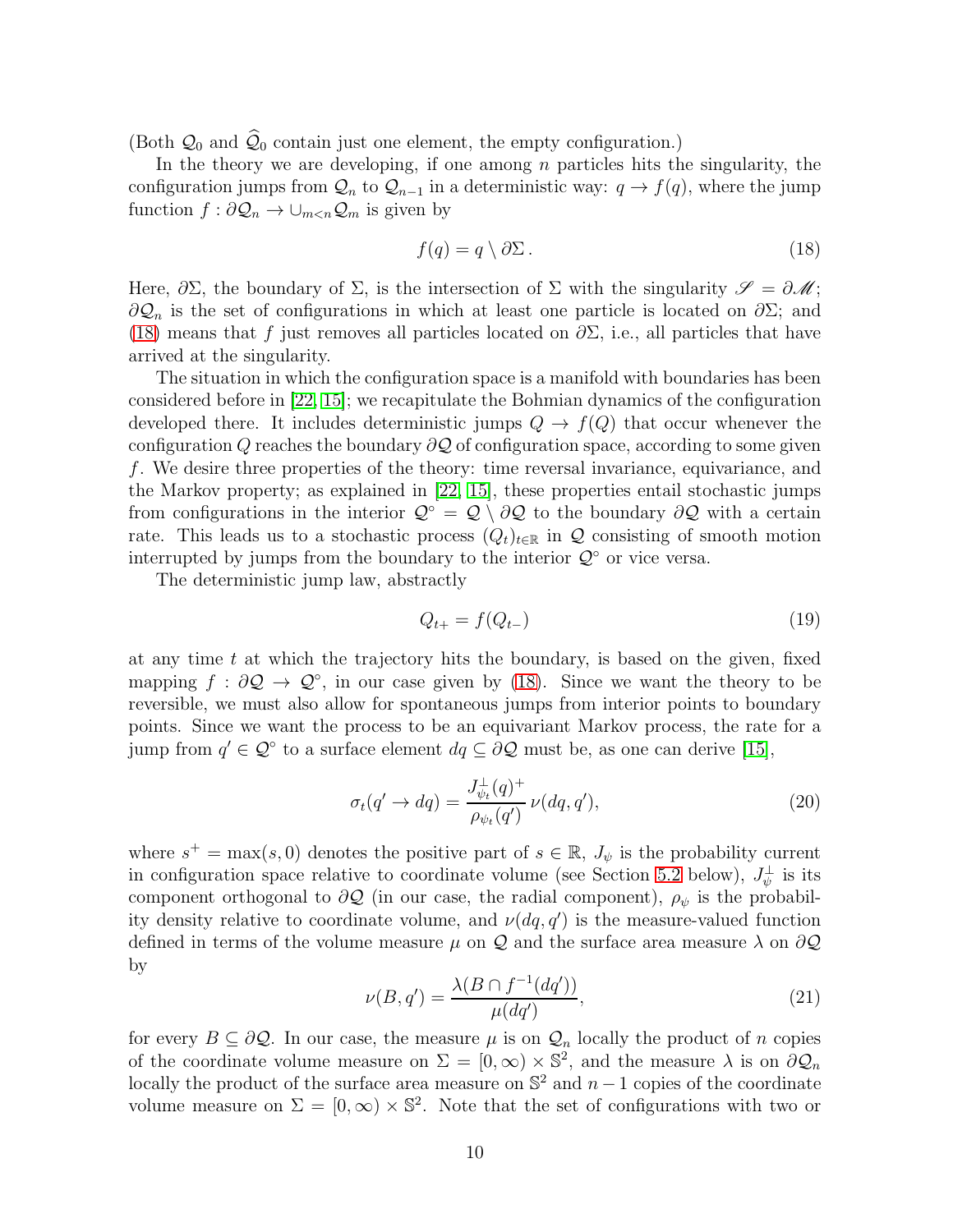more particles on the singularity has  $\lambda$ -measure zero. It follows that  $\nu(\cdot, q')$  is a measure concentrated on the set of those configurations that consist of  $q'$  plus one further particle on the singularity  $\partial \Sigma \cong \mathbb{S}^2$ , and the measure is essentially a copy of the surface area measure on  $\mathbb{S}^2$ . Thus, concretely, the creation rate density relative to the area measure on  $\mathbb{S}^2$  is

<span id="page-10-2"></span>
$$
\sigma_t(q \to q \cup \omega) = \frac{J_{\psi_t}^{\perp}(q \cup \omega)^+}{\rho_{\psi_t}(q)},
$$
\n(22)

where we have simply written  $\omega$  for the point  $(r = 0, \omega)$  on the singularity  $\mathscr{S} \cap \Sigma$ .

Note that a jump to a boundary point q at which the current is pointing *towards* the boundary,  $J^{\perp}(q) < 0$ , would not allow any continuation of the process since there is no trajectory starting from q. The problem is absent if the velocity at q is pointing away from the boundary,  $J^{\perp}(q) > 0$ . (We ignore the case  $J^{\perp}(q) = 0$ .) On the other hand, jumps from q to  $f(q)$  cannot occur when  $J(q)$  is pointing away from the boundary since in that case there is no trajectory arriving at  $q$ . Thus, the jumps must be such that at each time t, one of the transitions  $q \to f(q)$  or  $f(q) \to q$  is forbidden, and which one it is depends on the sign of  $J_{\psi_t}^{\perp}(q)$ .

Given the law of motion

<span id="page-10-3"></span>
$$
\frac{dQ_t}{dt} = v(Q_t) = \frac{J}{\rho}(Q_t)
$$
\n(23)

together with the deterministic jump law [\(19\)](#page-9-1) and stochastic jumps with rate [\(20\)](#page-9-2), we obtain the following transport equation for the probability density p at  $q' \in \mathcal{Q}^{\circ}$ :

<span id="page-10-1"></span>
$$
\frac{\partial p}{\partial t}(q',t) = -\sum_{i=1}^{3n} \partial_i (v^i p)|_{(q',t)} - \sigma_t(\partial \mathcal{Q}, q') p(q',t) + \int_{\partial \mathcal{Q}} \nu(dq, q') v^{\perp}(q, t)^{-} p(q, t) \tag{24}
$$

with  $s^- = \max(-s, 0)$  the negative part of  $s \in \mathbb{R}$ ,  $s = s^+ - s^-$ . For equivariance, we need that whenever  $p = \rho_{\psi_t}$  then  $\partial_t p = \partial_t \rho_{\psi_t}$ . This follows if [\(24\)](#page-10-1) with  $\rho_{\psi_t}$  inserted for p agrees with the continuity equation for  $\rho_{\psi_t}$  that follows from the Schrödinger equation  $i\hbar\partial_t\psi_t = H\psi_t$ . This is what our model achieves by means of a suitably modified Dirac evolution and an interior–boundary condition at the singularity.

### <span id="page-10-0"></span>5 Concrete Model

For our model, it will be convenient to consider spin- $\frac{1}{2}$  bosons (even though spin- $\frac{1}{2}$ ) particles are fermions in nature).

### 5.1 One-Particle Dirac Equation

There is a standard way [\[32,](#page-23-13) [43\]](#page-24-11) of setting up the one-particle Dirac equation in a curved space-time; in a space-time without singularities (more precisely, in a globally hyperbolic space-time), the Dirac equation will by itself (i.e., without any boundary conditions) define the time evolution, i.e., will determine  $\psi$  on all of  $\mathscr M$  from initial data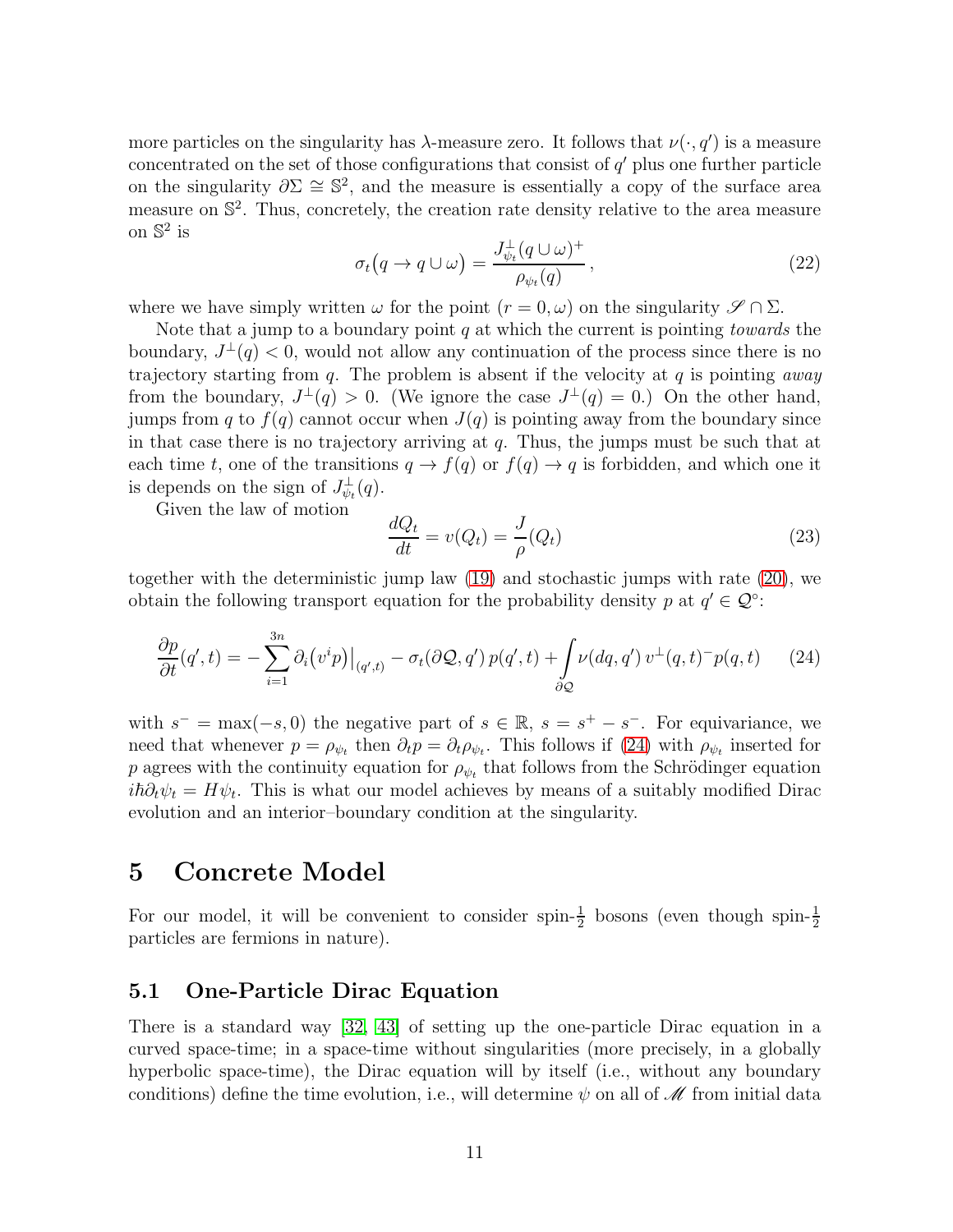on a Cauchy surface. This standard setup (for a space-time with unique spin structure, such as the super-critical Reissner-Nordström space-time  $[43, Sec. 1.5]$  comprises the construction of a bundle  $S = \bigcup_{x \in \mathcal{M}} S_x$  of Dirac spin spaces that are 4-dimensional complex vector spaces (of which  $\psi$  will be a section); of an indefinite sesquilinear form on  $S_x$  written as  $\overline{\phi}\psi$ ; of a section  $\gamma$  of  $\mathbb{C}T\mathscr{M} \otimes S \otimes S^*$  (where  $\mathbb{C}T\mathscr{M}$  is the complexified tangent bundle,  $\otimes$  the fiber-wise complex tensor product, and  $S^*$  the bundle of dual spaces of  $S_x$ ) satisfying the Clifford relation

$$
\gamma^{\mu}\gamma^{\nu} + \gamma^{\nu}\gamma^{\mu} = 2g^{\mu\nu}I
$$
\n(25)

with I the identity mapping of  $S_x$ ; and of a connection  $\nabla$  on S determined by the metric g on  $\mathcal M$ . The one-particle Dirac equation on  $\mathcal M$  then simply reads

$$
i\hbar\gamma^{\mu}\nabla_{\mu}\psi = m\psi. \tag{26}
$$

The one-particle Hilbert space  $\mathcal{H}_1$  associated with the spacelike hypersurface  $\Sigma$  (we consider only  $\Sigma = \{t = t_0\}$  and can take  $t_0 = 0$  since the Reissner–Nordström spacetime is static) is equipped with the inner product

$$
\langle \phi | \psi \rangle = \int_{\Sigma} d^3x \, \overline{\phi}(x) \, \gamma^{\mu}(x) \, n_{\mu}(x) \, \psi(x) \tag{27}
$$

with  $d^3x$  the volume associated with the 3-metric on  $\Sigma$  and  $n^{\mu}(x)$  the future unit normal vector to  $\Sigma$  at x. It is common to exclude wave functions of negative energy as unphysical, but we will not exclude them in our model.

### <span id="page-11-0"></span>5.2 Probability Current in Space-Time

When we speak of probability density, or probability current density, it plays a role that densities can be considered either relative to *coordinate volume* or relative to *invariant volume* (proper volume), and this leads us to consider two current vector fields on  $\mathcal M$ (and afterwards on  $Q$ ), which we denote respectively  $\tilde{j}^{\mu}$  and  $j^{\mu}$ . We elucidate this below in more detail, beginning with the single-particle case. The reason we consider densities relative to coordinate volume is that they often stay bounded at the singularity (if the coordinates are suitably chosen), whereas the relevant densities relative to invariant volume often diverge.

The current given by a one-particle wave function,  $j^{\mu} = \overline{\psi} \gamma^{\mu} \psi$ , is the current relative to invariant volume, which means the following. For every spacelike hypersurface  $\Sigma \subseteq$ M, let  $n^{\mu}(x, \Sigma)$  be the future-pointing unit normal vector on  $\Sigma$  at  $x \in \Sigma$ ; let  $\lambda_{\Sigma}(d^3x)$ be the 3-volume measure associated with the Riemannian 3-metric on  $\Sigma$  inherited from  $g_{\mu\nu}$ . The Bohmian trajectory associated with  $\psi$  is a randomly chosen integral curve L of  $j^{\mu}$  whose probability distribution  $\mathbb P$  is such that, for every spacelike hypersurface  $\Sigma$ , the trajectory's unique intersection point with  $\Sigma$  has distribution  $j^{\mu} n_{\mu} \lambda_{\Sigma}$ , i.e.,

<span id="page-11-1"></span>
$$
\mathbb{P}(L \cap \Sigma \subseteq A) = \int_{A} j^{\mu}(x) g_{\mu\nu}(x) n^{\nu}(x, \Sigma) \lambda_{\Sigma}(d^{3}x), \qquad (28)
$$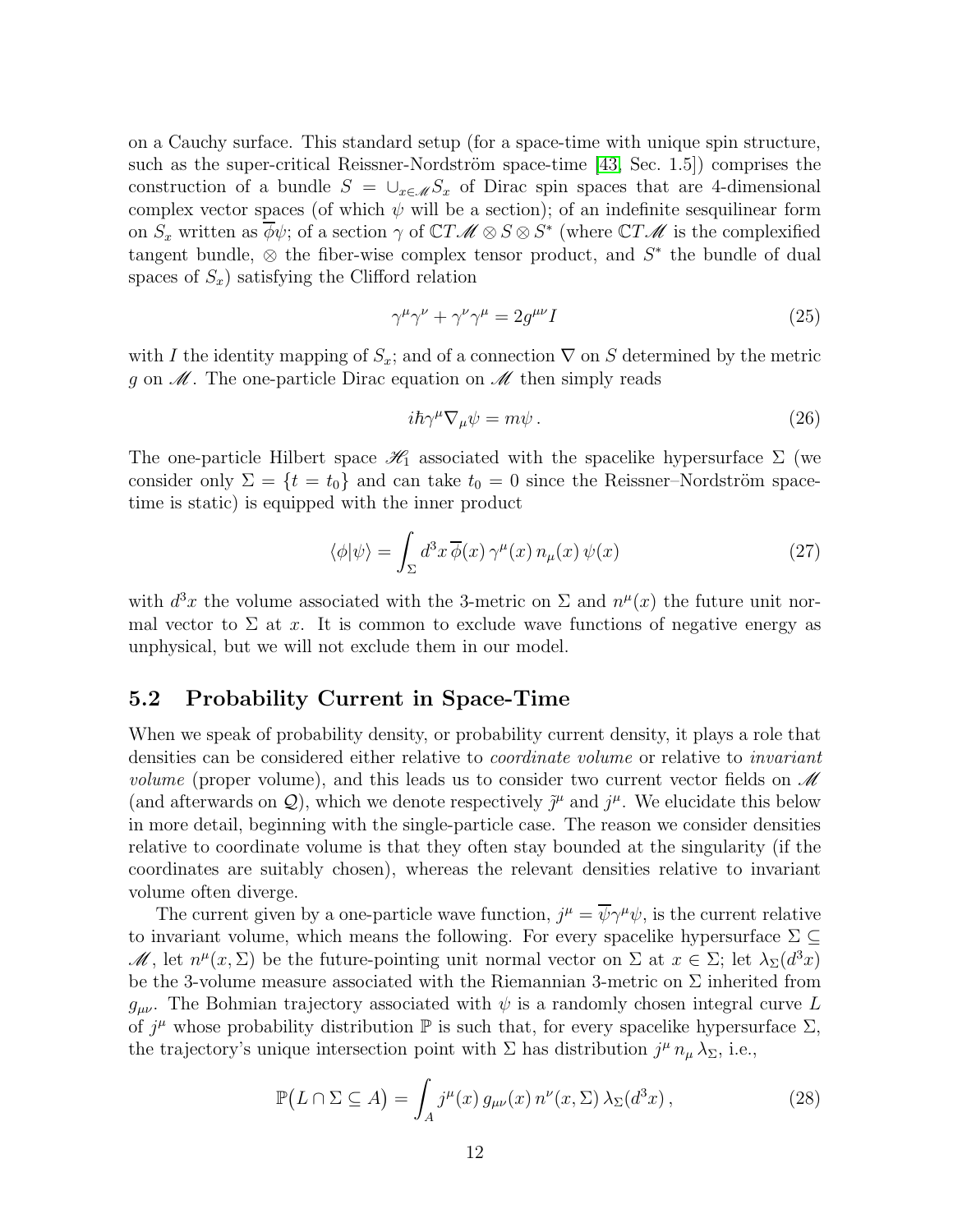where A is any subset of  $\Sigma$ ,  $L \cap \Sigma$  the (set containing only the) intersection point, and  $\mathbb{P}(L \cap \Sigma \subseteq A)$  the probability of this point lying in A.

When computing densities relative to coordinate volume, we regard the coordinate space, in our example  $\mathbb{R} \times [0, \infty) \times \mathbb{S}^2$ , as a Riemannian 4-manifold  $\tilde{\mathcal{M}}$  with (positive definite) metric  $\tilde{g}_{\mu\nu}$ , in our example

<span id="page-12-2"></span>
$$
d\tilde{s}^2 = dt^2 + dr^2 + d\vartheta^2 + \sin^2\vartheta \, d\varphi^2. \tag{29}
$$

(Note that this is a little different from what would usually be regarded as the coordinate space, which is  $\mathbb{R} \times [0, \infty) \times [0, \pi) \times [0, 2\pi)$  with metric  $dt^2 + dr^2 + d\vartheta^2 + d\varphi^2$ . The reason we use a different space is to avoid dealing with the coordinate singularities of  $\vartheta$  and  $\varphi$ .)

Every spacelike hypersurface  $\Sigma \subseteq M$  can also be regarded as a hypersurface in  $M$ ; let  $\tilde{n}^{\mu}(x,\Sigma)$  be the vector at  $x \in \Sigma$  that is normal in coordinates (i.e., in  $\tilde{g}_{\mu\nu}$ ) to  $\Sigma$ , has unit length in coordinates, and points to the same side of  $\Sigma$  as  $n^{\mu}(x,\Sigma)$ . Likewise, let  $\tilde{\lambda}_{\Sigma}(d^3x)$  be the 3-volume measure defined by the 3-metric inherited from  $\tilde{g}_{\mu\nu}$ . As we will show presently, there is a unique vector field  $\tilde{\jmath}^{\mu}$  such that, for every spacelike hypersurface  $\Sigma$ ,

<span id="page-12-0"></span>
$$
\tilde{j}^{\mu}(x) \tilde{g}_{\mu\nu} \tilde{n}^{\nu}(x,\Sigma) \tilde{\lambda}_{\Sigma}(d^3x) = j^{\mu}(x) g_{\mu\nu}(x) n^{\nu}(x,\Sigma) \lambda_{\Sigma}(d^3x). \tag{30}
$$

Indeed,

<span id="page-12-1"></span>
$$
\tilde{j}^{\mu}(x) = \frac{d\varepsilon}{d\tilde{\varepsilon}}(x) j^{\mu}(x), \qquad (31)
$$

where  $\varepsilon(d^4x)$  is the invariant 4-volume measure associated with  $g_{\mu\nu}$ ,  $\tilde{\varepsilon}(d^4x)$  the coordinate 4-volume measure (associated with  $\tilde{g}_{\mu\nu}$ ), and  $d\varepsilon/d\tilde{\varepsilon}$  the density of one relative to the other (also known as the Radon–Nikodym derivative). Note that, as a consequence of the proportionality,  $\tilde{\jmath}^{\mu}$  and  $j^{\mu}$  have the same integral curves (up to an irrelevant reparameterization).

To verify [\(30\)](#page-12-0) and [\(31\)](#page-12-1), we use differential forms (see, e.g., [\[38\]](#page-23-11)). Let  $\varepsilon$  (in bold face) be the invariant volume 4-form associated with  $g_{\mu\nu}$ , and let j be the 3-form obtained by inserting  $j^{\mu}$  into the first slot of  $\varepsilon$ . Then [\[56\]](#page-25-0) the distribution [\(28\)](#page-11-1) can be written as

$$
\mathbb{P}(L \cap \Sigma \subseteq A) = \int_A \boldsymbol{j} \tag{32}
$$

for every subset A of  $\Sigma$ . That is, the 3-form j encodes the probability current without reference to any metric. Making the same step backwards with  $\tilde{g}_{\mu\nu}$ , we obtain that

$$
\tilde{j}^{\mu}\tilde{\varepsilon}_{\mu\nu\kappa\lambda} = \boldsymbol{j}_{\nu\kappa\lambda} = j^{\mu}\,\varepsilon_{\mu\nu\kappa\lambda}\,,\tag{33}
$$

which implies [\(30\)](#page-12-0) and [\(31\)](#page-12-1), as  $\varepsilon_{\mu\nu\kappa\lambda}(x) = \frac{d\varepsilon}{d\tilde{\varepsilon}}(x) \tilde{\varepsilon}_{\mu\nu\kappa\lambda}(x)$ .

One can compute the Radon–Nikodym derivative between the two measures by

$$
\frac{d\varepsilon}{d\tilde{\varepsilon}} = \frac{\sqrt{-\det(g_{\mu\nu})}}{\sqrt{\det(\tilde{g}_{\mu\nu})}}.
$$
\n(34)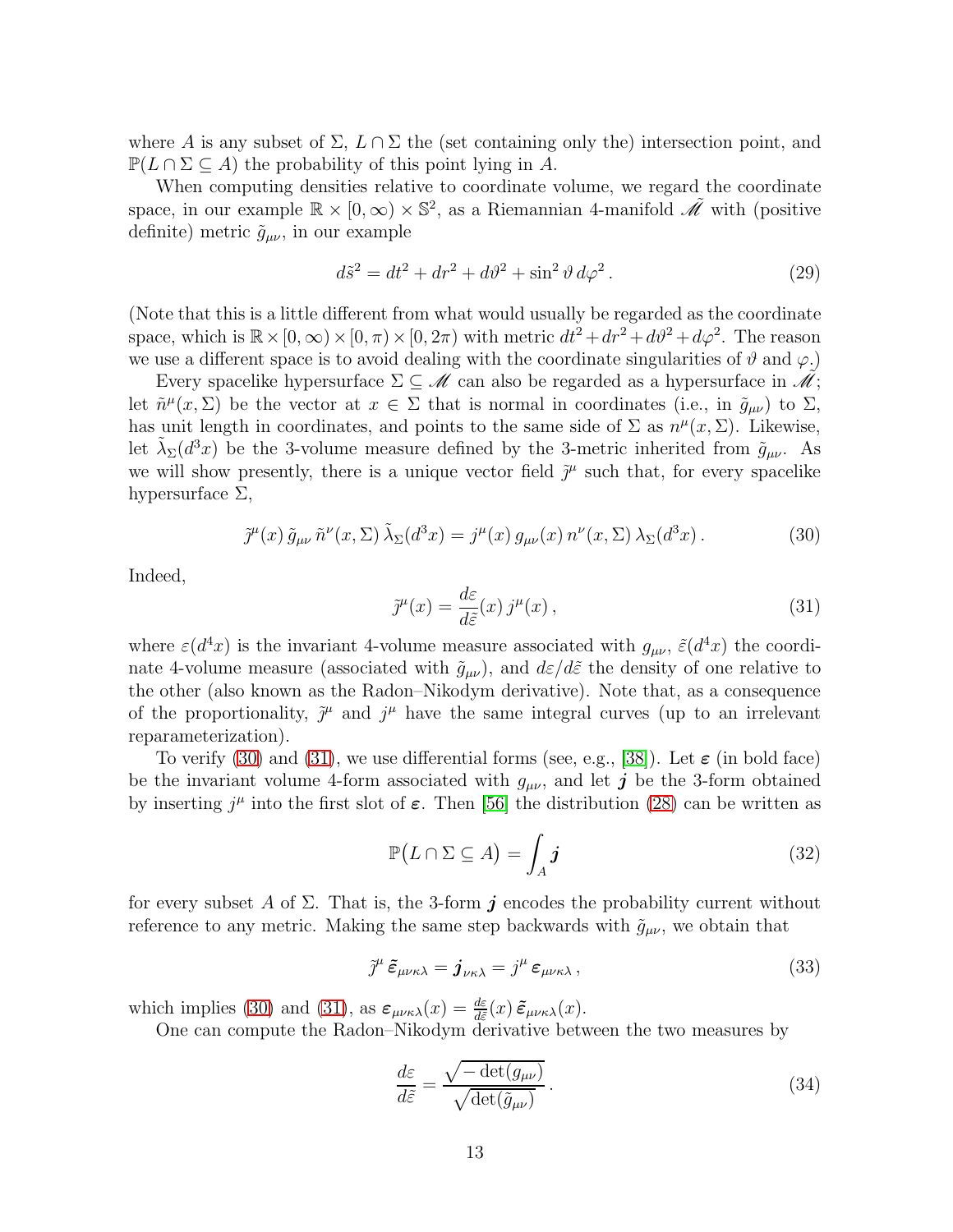In our example case,

$$
\frac{d\varepsilon}{d\tilde{\varepsilon}} = r^2. \tag{35}
$$

(Note that taking  $\mathbb{R} \times (0, \infty) \times \mathbb{S}^2$  as coordinate space differs by a factor of  $r^2$  from taking  $\mathbb{R} \times (\mathbb{R}^3 \setminus \{0\})$ , which would have come with a further factor of  $r^2$  in front of  $d\vartheta^2 + \sin^2 \vartheta \, d\varphi^2$  in [\(29\)](#page-12-2).) We set

$$
\tilde{\gamma}^{\mu}(x) = \frac{d\varepsilon}{d\tilde{\varepsilon}}(x)\,\gamma^{\mu}(x)\,,\tag{36}
$$

so that  $\tilde{j}^{\mu} = \overline{\psi} \tilde{\gamma}^{\mu} \psi$ .

If  $\Sigma$  is not spacelike, the distribution of the intersection point  $L \cap \Sigma$  is still given by

$$
\mathbb{P}(L \cap \Sigma \subseteq A) = \int_A \tilde{\jmath}^{\mu}(x) \, \tilde{g}_{\mu\nu}(x) \, \tilde{n}^{\nu}(x, \Sigma) \, \tilde{\lambda}_{\Sigma}(d^3x) \tag{37}
$$

for any  $A \subseteq \Sigma$ , provided that L intersects  $\Sigma$  at most once, and that  $\tilde{n}^{\nu}$  always points to the same side of  $\Sigma$  as  $\tilde{j}^{\mu}$ . In particular, if  $\Sigma = \mathscr{S}$  is the singularity, then we obtain that the probability distribution of the random point where L hits the singularity has density (in coordinates) equal to (the absolute value of)  $\tilde{j}^r$ , the radial component of  $\tilde{j}^{\mu}$ , except where  $\tilde{j}^r > 0$  so that there is a current *away from* the singularity.

Since we only need that  $\tilde{j}^{\mu}$  remains bounded at the singularity, we can allow  $j^{\mu}$  to diverge like  $r^{-2}$ . This means, since  $j^{\mu} = \overline{\psi} \gamma^{\mu} \psi$ , that the components of  $\psi$  (relative to chosen coordinates and bases in  $S_x$ ) can diverge like  $r^{-1}$  while  $\gamma^{\mu}$  stays bounded, or those of  $\gamma^{\mu}$  can diverge like  $r^{-2}$  while  $\psi$  stays bounded (or other possibilities). We will choose the second option, so that relevant wave functions  $\psi$  remain bounded at the singularity. This is connected to the definition of the spin spaces at the singularity.

### 5.3 Spin Spaces at the Singularity

The spin spaces  $S_x$  are standardly defined at interior points  $x \in \mathcal{M} \circ = \mathcal{M} \setminus \mathcal{S}$ , and we also need to define them at points  $x \in \mathscr{S}$  in order to be able to talk of  $\psi(x)$  and  $\tilde{\jmath}^{\mu}(x)$  for  $x \in \mathscr{S}$ . As a preparation, let us look at how the tangent spaces  $T_x\mathscr{M}$  are defined for  $x \in \mathscr{S}$ . (We note that, according to standard definitions of the tangent space,  $T_x\mathscr{M}$  is a vector space—not a half-space.) Using coordinates, we can simply say, for  $x = (t, r = 0, \omega)$ , that

$$
T_x \mathscr{M} = \mathbb{R} \times \mathbb{R} \times T_\omega \mathbb{S}^2, \qquad (38)
$$

where the first factor  $\mathbb R$  is understood as the tangent space to the manifold  $\mathbb R$  at t, and the second as the tangent space to the manifold-with-boundary  $[0, \infty)$  at 0.

As a part of this specification of tangent spaces, we intend a certain topology (and differentiable structure) on the bundle  $T\mathscr{M} = \bigcup_{x\in\mathscr{M}} T_x\mathscr{M}$ : for example, if we set  $x =$  $(t, r, \omega), y = (t, 0, \omega)$ , keep t and  $\omega \in \mathbb{S}^2$  fixed and let  $r \to 0$  so that  $x \to y$ , then the unit normal to the level surface  $\Sigma_t$  of the t function,  $n^{\mu}(x)$ , converges to 0, as its coordinate components are  $(\lambda(r)^{-1/2}, 0, 0)$ , while the unit normal relative to  $\tilde{g}_{\mu\nu}, \tilde{n}^{\mu}(x)$ , converges to  $\tilde{n}^{\mu}(y)$ . Relatedly, another way of defining the tangent spaces on the singularity consists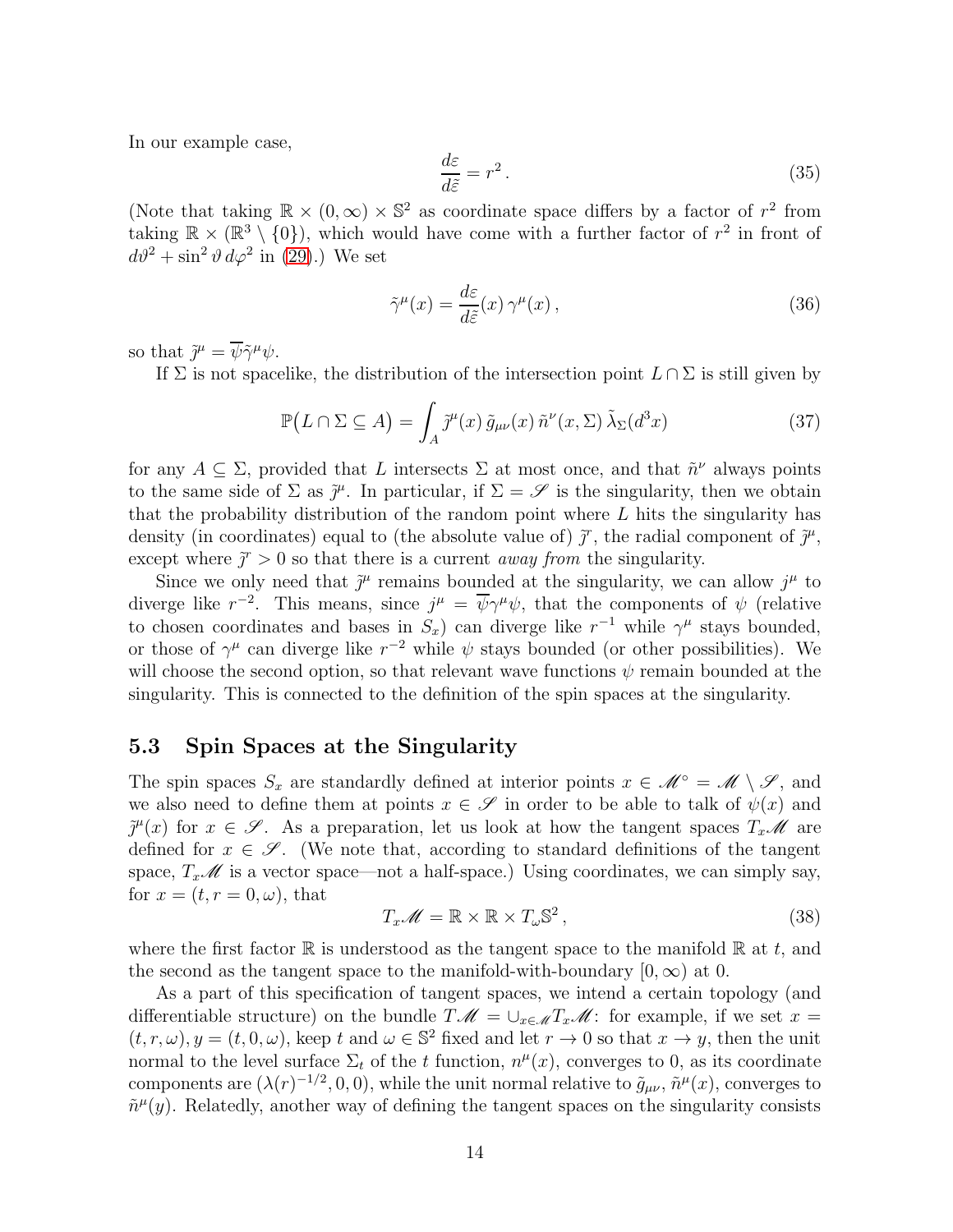in specifying a tetrad field in  $\mathscr{M}^\circ$  (i.e., a basis for every tangent space) that possesses a smooth extension to  $\partial M$ . In our example, we can take as the tetrads in  $M^{\circ}$  simply the coordinate bases (or, orthonormal bases relative to  $\tilde{g}_{\mu\nu}$ ). Let me emphasize that the bundle T $\mathcal{M}$  over the space-time with boundary is not determined by the bundle  $T\mathcal{M}^{\circ}$ over the interior of space-time; there are inequivalent possibilities for the extension of the bundle to  $\mathscr{S} = \partial \mathscr{M}$ , and we have chosen one by demanding that our coordinate basis field in  $T\mathscr{M}$  forms a smooth extension of our coordinate basis field in  $T\mathscr{M}^{\circ}$ .

In the same way, we define the spin space  $S_x$  for  $x \in \partial \mathcal{M}$  by specifying a basis  $\tilde{b}_x$  of  $S_x$  for every  $x \in \mathcal{M}^\circ$  and postulating that the field  $\tilde{b}_x$  possesses a smooth extension to  $\partial M$ . To this end, fix any  $x \in M^{\circ}$  and begin with the coordinate basis  $\tilde{e}_x$  of  $T_x\mathscr{M}, \tilde{e}_x = (\partial_t, \partial_r, \partial_\vartheta, \partial_\varphi)$ . By normalizing these four vectors, we transform them into an orthonormal basis (i.e., Lorentz frame, also known as Minkowski tetrad)  $e_x = (\lambda^{-1/2}\partial_t, \lambda^{1/2}\partial_r, r^{-1}\partial_\vartheta, (r\sin\vartheta)^{-1}\partial_\varphi)$ . To this orthonormal basis there cor-responds a basis<sup>[4](#page-14-0)</sup>  $b_x$  of  $S_x$ ; the correspondence is canonical up to an overall sign which we choose continuously in x;  $b_x$  is an orthonormal basis relative to the scalar product  $\overline{\phi} \gamma^{\mu}(x) g_{\mu\nu}(x) n^{\nu}(x) \psi$  in  $S_x$  (note that  $n(x) = \lambda^{-1/2} \partial_t$ ). This basis we rescale by  $\lambda(r)^{-1/4}$   $(d\varepsilon/d\tilde{\varepsilon})^{-1/2}$  to obtain  $\tilde{b}_x$ . This completes the definition of  $\tilde{b}_x$ .

In other words, if we define the sesquilinear mappings  $\alpha, \tilde{\alpha}: S_x \times S_x \to \mathbb{C}T_x\mathscr{M}$  by

$$
\alpha(\phi, \psi) = \overline{\phi}\gamma^{\mu}\psi \,, \quad \tilde{\alpha}(\phi, \psi) = \overline{\phi}\tilde{\gamma}^{\mu}\psi \,, \tag{39}
$$

then the coefficients  $\alpha^{\mu}_{ss'}$  of  $\alpha$  relative to  $b_x$  and  $e_x$  are the usual three Dirac  $\alpha$  matrices, in the following denoted

$$
\alpha^i = \begin{pmatrix} 0 & \sigma^i \\ \sigma^i & 0 \end{pmatrix}, \text{ together with } \alpha^0 = I
$$
 (40)

(where  $\sigma^1$ ,  $\sigma^2$ ,  $\sigma^3$  are the Pauli matrices and I is the identity matrix), while the coefficients of  $\tilde{\alpha}$  relative to  $b_x$  and  $\tilde{e}_x$  are as follows:

<span id="page-14-1"></span>
$$
(\tilde{\alpha}^t, \tilde{\alpha}^r, \tilde{\alpha}^\vartheta, \tilde{\alpha}^\varphi) = \left(\frac{1}{\lambda}I, \, \alpha^1, \, \frac{1}{\lambda^{1/2}r} \, \alpha^2, \, \frac{1}{\lambda^{1/2}r \sin \vartheta} \, \alpha^3\right). \tag{41}
$$

This equation could also be taken as the definition of  $\tilde{b}_x$ . We define the differentiable bundle structure of the spin bundle S over  $\mathscr M$  so that  $b_x$  depends smoothly on  $x \in \mathscr M$ , also on the boundary  $\partial \mathcal{M}$ .

It follows that the coordinate formula for the probability current is given by

$$
\tilde{\jmath}^{\mu} = \psi^* \tilde{\alpha}^{\mu} \psi \tag{42}
$$

where the components of  $\psi$  are taken relative to the basis  $\tilde{b}_x$ , and the  $\tilde{\alpha}^{\mu}$  matrices are given by the right hand side of [\(41\)](#page-14-1). We note for later use that these matrices possess the following limits

as 
$$
r \to 0
$$
:  $(\tilde{\alpha}^t, \tilde{\alpha}^r, \tilde{\alpha}^\vartheta, \tilde{\alpha}^\varphi) \to \left(0, \frac{\alpha^1}{6}, \frac{1}{e} \frac{\alpha^2}{6}, \frac{1}{e \sin \vartheta} \frac{\alpha^3}{6}\right),$  (43)

<span id="page-14-0"></span><sup>&</sup>lt;sup>4</sup>The same can be done in two-spinor calculus, where this basis is called a "spin frame" [\[43\]](#page-24-11).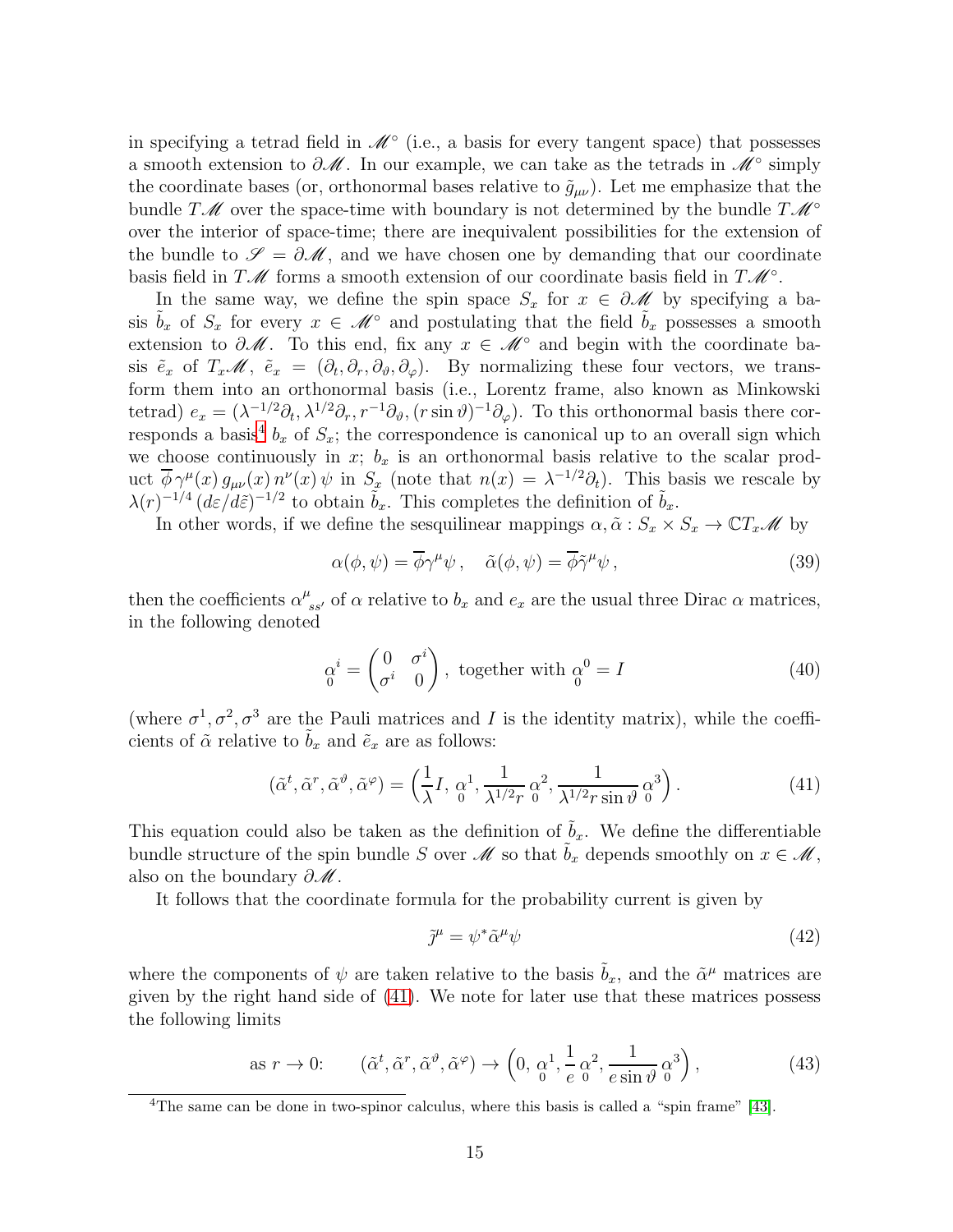with *e* the charge parameter in  $(8)$ .

In the following, we will express wave functions relative to the basis  $\tilde{b}_x$  of spin space. If we considered only a single particle without particle creation and annihilation, the Schrödinger equation would read

$$
i\hbar \partial_t \psi(x) = -i\hbar \sum_{i=1}^3 \tilde{\alpha}^t(x)^{-1} \tilde{\alpha}^i(x) \partial_i \psi(x) + V(x) \psi(x) \tag{44}
$$

$$
= -i\hbar \sum_{i=1}^{3} \lambda(x) \, \alpha^{i} \, \partial_{i} \psi(x) + V(x) \, \psi(x) \tag{45}
$$

in coordinates  $x = (t, r, \vartheta, \varphi) = (x^0, x^1, x^2, x^3)$  with the matrices  $\tilde{\alpha}^{\mu}$  given by [\(41\)](#page-14-1). Here, the potential V assumes values in the Hermitian matrices on  $\mathbb{C}^4$  and includes the mass term  $\beta m$ , all connection coefficients that arise from covariant derivatives, and (if desired) an external electromagnetic field. The probability density in coordinates is then

$$
\rho_{\psi_t}(r,\vartheta,\varphi) = \tilde{\jmath}^t(x) = \psi^\dagger(x) \,\tilde{\alpha}^t(x) \,\psi(x) = \frac{1}{\lambda(x)} \sum_{s=1}^4 |\psi_s(x)|^2 \,. \tag{46}
$$

### 5.4 Probability Current in Configuration Space

The wave function  $\psi$  is a function on  $\bigcup_{n=0}^{\infty} \bigcup_{\Sigma \in \mathscr{F}} \Sigma^n$ , and its value at  $(x_1, \ldots, x_n)$  lies in  $S_{x_1} \otimes \cdots \otimes S_{x_n}$ . In coordinates, we describe  $\Sigma \in \mathscr{F}$  as  $\Sigma = [0, \infty) \times \mathbb{S}^2$ , so  $\psi$  becomes a time-dependent function on  $\cup_{n=0}^{\infty} \Sigma^{n}$ , and its value at  $(t, q) = (t, x_1, \ldots, x_n)$  lies in  $(\mathbb{C}^4)^{\otimes n}$ . The probability density in configuration space  $\Sigma^n$  relative to coordinate volume (i.e., the *n*-particle analog of  $\tilde{j}^t$ ) is

$$
\rho_{\psi}(q) = \psi(q)^{\dagger} \psi(q) \prod_{j=1}^{n} \frac{1}{\lambda(\boldsymbol{x}_{j})}.
$$
\n(47)

The current vector field J in configuration space  $\Sigma<sup>n</sup>$  (relative to coordinate volume) has component  $J^{ki}$  corresponding to  $\boldsymbol{x}_k^i$ , the *i*-the coordinate of particle *k*, given by

$$
J_{\psi}^{ki}(q) = \psi(q)^{\dagger} \tilde{\alpha}_k^i(\boldsymbol{x}_k) \psi(q) \prod_{j \neq k} \frac{1}{\lambda(\boldsymbol{x}_j)}.
$$
 (48)

The Bohmian motion is therefore given by [\(2\)](#page-4-1), and the jump rate density by [\(22\)](#page-10-2) with

$$
J^{\perp} = J^{n,1} \tag{49}
$$

for  $\mathbf{x}_n = (0, \omega) \in \mathscr{S} \cap \Sigma$ .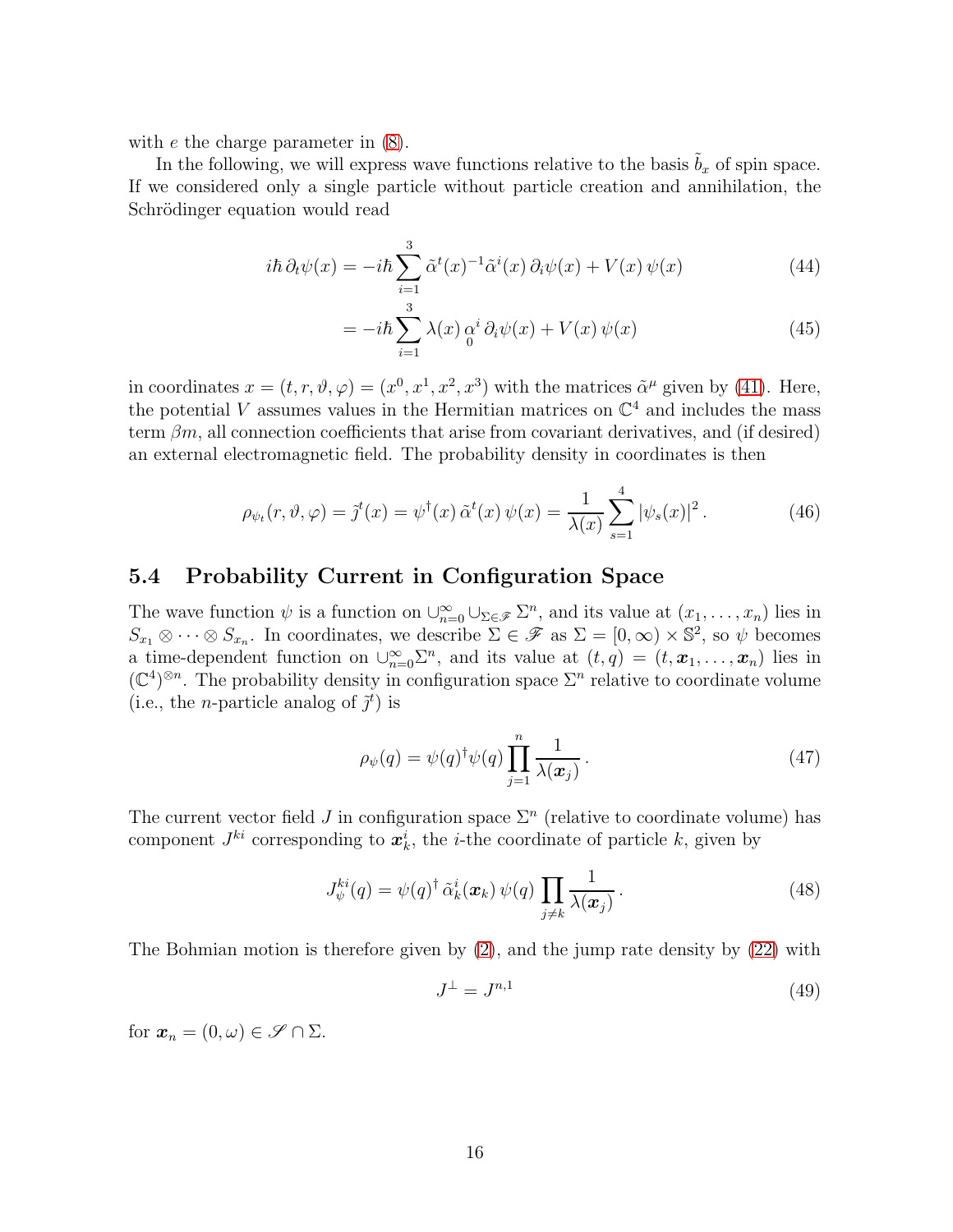### 5.5 Interior–Boundary Condition and Hamiltonian

We impose on the wave function a condition at the singularity which we call an interior– boundary condition. Like usual boundary conditions, it is a condition on the values of the wave function at the boundary; unlike usual boundary conditions, it relates values on the boundary to values at interior points in other sectors of configuration space; see [\[53,](#page-24-1) [54,](#page-24-2) [29,](#page-23-2) [59\]](#page-25-5) for recent discussions of interior–boundary conditions, and [\[47,](#page-24-3) [35\]](#page-23-3) for such conditions for the Dirac equation.

Let z be a point on  $\mathscr{S} \cap \Sigma$  and  $x_1, \ldots, x_{n-1} \in \Sigma \setminus \mathscr{S}$ . Some common boundary conditions are not appropriate for our purpose: First, for scalar wave functions, a Dirichlet boundary condition [\[48\]](#page-24-0)

$$
\psi(x_1, \dots, x_{n-1}, z) = 0 \tag{50}
$$

is a common boundary condition; it leads to the (for our purposes uninteresting) behavior that no particle ever reaches the singularity. Second, for Dirac wave functions, common boundary conditions specify half of the components of  $\psi$  on the boundary, leaving the other half unspecified (e.g., [\[20\]](#page-22-10)). The analog of the Dirichlet condition then sets half of the components to zero, which again leads to zero current into the boundary. In contrast, the condition that we want should allow that there can be a probability current into the singularity but make sure that that current into the boundary of  $\mathcal{Q}_n$ corresponds to the gain in probability in  $\mathcal{Q}_{n-1}$ .

To this end, we identify the singularity  $\mathscr{S} \cap \Sigma$  with  $\mathbb{S}^2$  and choose a spinor field  $N: \mathbb{S}^2 \to \mathbb{C}^4$  with the property

<span id="page-16-1"></span>
$$
N^{\dagger}(\omega) \underset{0}{\alpha}^{1} N(\omega) = 0 \tag{51}
$$

for all  $\omega \in \mathbb{S}^2$ . In coordinates, we may think of  $\Sigma$  simply as  $[0, \infty) \times \mathbb{S}^2$ , and of  $\psi^{(n)}$  as a function  $\Sigma^n \to (\mathbb{C}^4)^{\otimes n}$ ; we write  $q = (\mathbf{x}_1, \ldots, \mathbf{x}_n)$  for an *n*-particle configuration and  $A_k$  for the  $4 \times 4$  matrix A acting on the k-th spin index.

The interior–boundary condition (IBC) reads

<span id="page-16-0"></span>
$$
\left(\gamma_{n+1}^1 - iI_{n+1}\right)\psi^{(n+1)}(q,\omega) = -\frac{i}{\hbar\sqrt{n+1}}\psi^{(n)}(q)\otimes\left(\gamma^1 - iI\right)\underset{0}{\alpha^1}N(\omega) \tag{52}
$$

for every  $n = 0, 1, 2, \ldots, q \in \Sigma<sup>n</sup>$ , and  $\omega \in \mathbb{S}^2$ . Here,  $\gamma<sup>1</sup>$  with a 0 underneath means the standard  $\gamma^1$  matrix, as opposed to the matrix representation relative to some chosen basis of the section  $\gamma$  of  $\mathbb{C}T\mathscr{M}\otimes S\otimes S^*$ . See [\[47\]](#page-24-3) for a discussion of how to set up IBCs; condition [\(52\)](#page-16-0) is the analog of the IBC (8) in [\[47\]](#page-24-3).

The Hamiltonian acts according to the right-hand side of the Schrödinger equation

$$
i\hbar \frac{\partial \psi^{(n)}(q)}{\partial t} = \sum_{k=1}^{n} \left( -i\hbar \sum_{i=1}^{3} \tilde{\alpha}_{k}^{t}(\boldsymbol{x}_{k})^{-1} \tilde{\alpha}_{k}^{i}(\boldsymbol{x}_{k}) \partial_{ki} \psi^{(n)}(q) + V_{k}(\boldsymbol{x}_{k}) \psi^{(n)}(q) \right) + \sqrt{n+1} \int_{\mathbb{S}^{2}} d^{2} \omega N_{n+1}(\omega)^{\dagger} \psi^{(n+1)}(q,\omega)
$$
(53)

at every interior point q. Here,  $\int_{\mathbb{S}^2} d^2\omega$  means the same as  $\int_0^{\pi} d\vartheta \sin^2 \vartheta \int_0^{2\pi} d\varphi$ , and the notation  $N_{n+1}$  indicates that N gets contracted with the last spin index of  $\psi$ .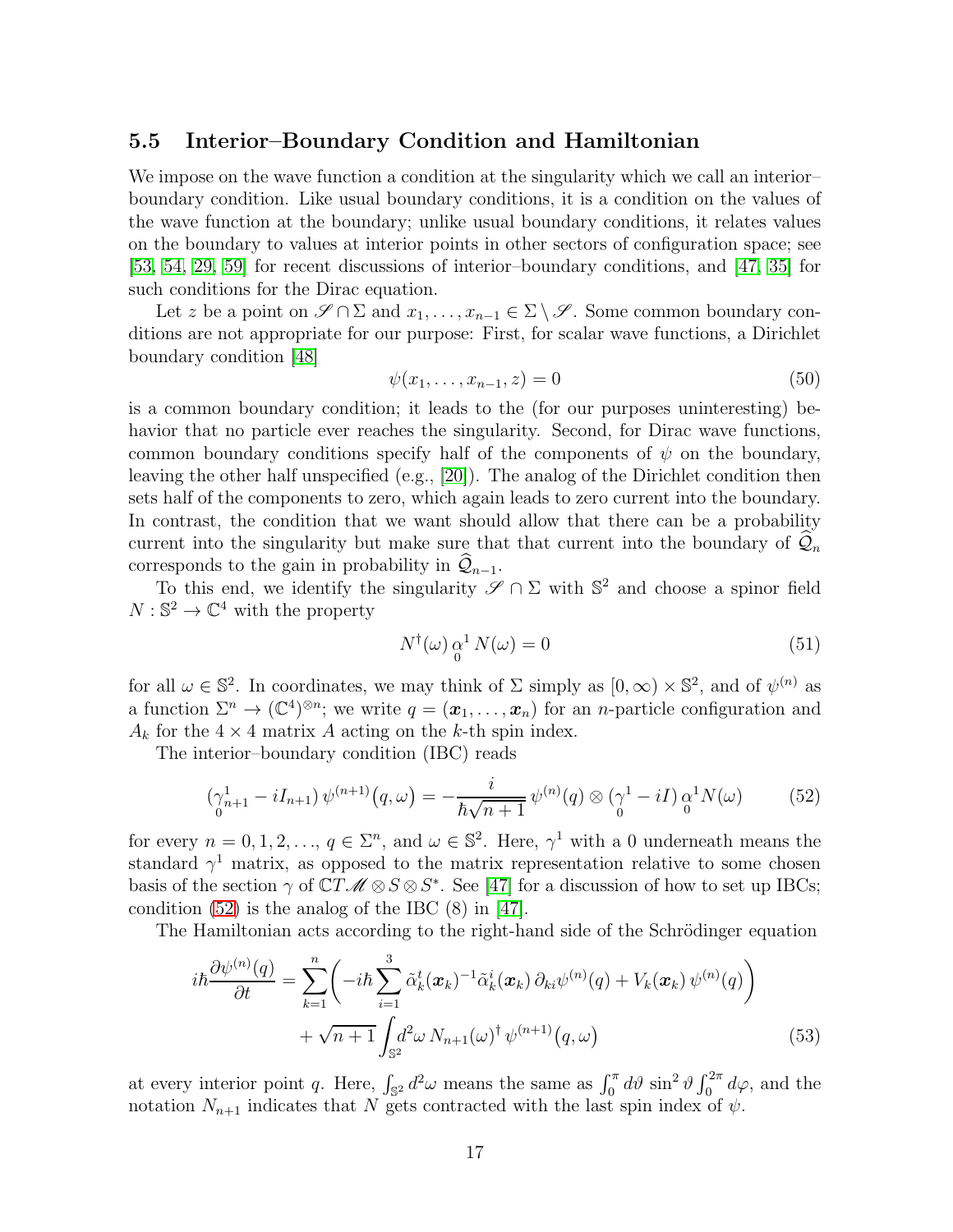#### 5.6 Conservation of Probability

We carry out a calculation to check the unitarity of the time evolution and the equivariance of the Bohmian process  $Q_t$ .

We write  $H_0\psi$  for the first term on the right-hand side of [\(53\)](#page-16-1) and  $H_I\psi$  for the second. The Schrödinger equation [\(53\)](#page-16-1) entails the continuity equation

<span id="page-17-0"></span>
$$
\frac{\partial \rho_{\psi_t}}{\partial t}(q) = -\sum_{k=1}^n \sum_{i=1}^3 \partial_{ki} J^{ki} + \frac{2}{\hbar} \text{Im} \, \psi^{(n)}(q)^\dagger \tilde{\alpha}_1^t(\boldsymbol{x}_1) \cdots \tilde{\alpha}_n^t(\boldsymbol{x}_n) \left( H_I \psi \right)^{(n)}(q) \tag{54}
$$

at  $q = (\boldsymbol{x}_1, \dots, \boldsymbol{x}_n) \in \mathcal{Q}_n^{\circ}$ . In the absence of  $H_I$  in [\(53\)](#page-16-1) (i.e., in the case  $N = 0$ ), different sectors  $\psi^{(n)}$  in Fock space decouple, leaving the free Dirac equation for n particles, which is known to imply conservation of probability. So the first term in [\(54\)](#page-17-0) represents the transport of probability within the sector  $\mathcal{Q}_n$ , whereas the second term, which will be abbreviated as

<span id="page-17-1"></span>
$$
\left. \frac{\partial \rho_{\psi_t}}{\partial t} \right|_{H_I} \tag{55}
$$

in the following, is the contribution from  $H_I\psi$  and couples  $\psi^{(n)}$  to  $\psi^{(n+1)}$ . It represents a gain (or loss, if negative) of probability at  $q$ . On the other hand, there is a loss of probability in  $\mathcal{Q}_{n+1}$  due to flux into the boundary of configuration space, and we will now show that this gain and loss compensate each other, leading to overall conservation of probability.

At  $\{q \cup \omega : \omega \in \mathbb{S}^2\}$ , the probability current into the boundary is

$$
-\int_{\mathbb{S}^2} d^2\omega J^{\perp}(q \cup \omega)
$$
  
= -(n+1)\int\_{\mathbb{S}^2} d^2\omega \psi^{(n+1)}(q, \omega)^{\dagger} \tilde{\alpha}\_{n+1}^r(\omega) \psi^{(n+1)}(q, \omega) \prod\_{j=1}^n \frac{1}{\lambda(\boldsymbol{x}\_j)}  
=(n+1)\left(\prod\_{j=1}^n \frac{1}{\lambda(\boldsymbol{x}\_j)}\right) \int\_{\mathbb{S}^2} d^2\omega \left[-\psi^{(n+1)}(q, \omega)^{\dagger} \frac{\alpha\_{n+1}^1}{\omega\_{n+1}^1} \psi^{(n+1)}(q, \omega)\right]. \tag{56}

On the other hand, the gain term can be expressed as

$$
\frac{\partial \rho_{\psi_t}}{\partial t}\Big|_{H_I}(q) \n= \frac{2}{\hbar} \text{Im} \,\psi^{(n)}(q)^\dagger \tilde{\alpha}_1^t(\boldsymbol{x}_1) \cdots \tilde{\alpha}_n^t(\boldsymbol{x}_n) \sqrt{n+1} \int_{\mathbb{S}^2} d^2 \omega \, N_{n+1}(\omega)^\dagger \, \psi^{(n+1)}(q,\omega) \tag{57}
$$

$$
= (n+1) \left( \prod_{j=1}^{n} \frac{1}{\lambda(\boldsymbol{x}_j)} \right) \int_{\mathbb{S}^2} d^2 \omega \, \frac{2}{\hbar \sqrt{n+1}} \mathrm{Im} \, \psi^{(n)}(q)^\dagger N_{n+1}(\omega)^\dagger \, \psi^{(n+1)}(q,\omega). \tag{58}
$$

It suffices to show that the integrands in [\(56\)](#page-17-1) and [\(58\)](#page-17-2) are equal. It was verified in [\[47,](#page-24-3) Sec. 2.2] that for any spinor  $N \in \mathbb{C}^4$  with the property

<span id="page-17-2"></span>
$$
N^{\dagger} \alpha^1 N = 0, \qquad (59)
$$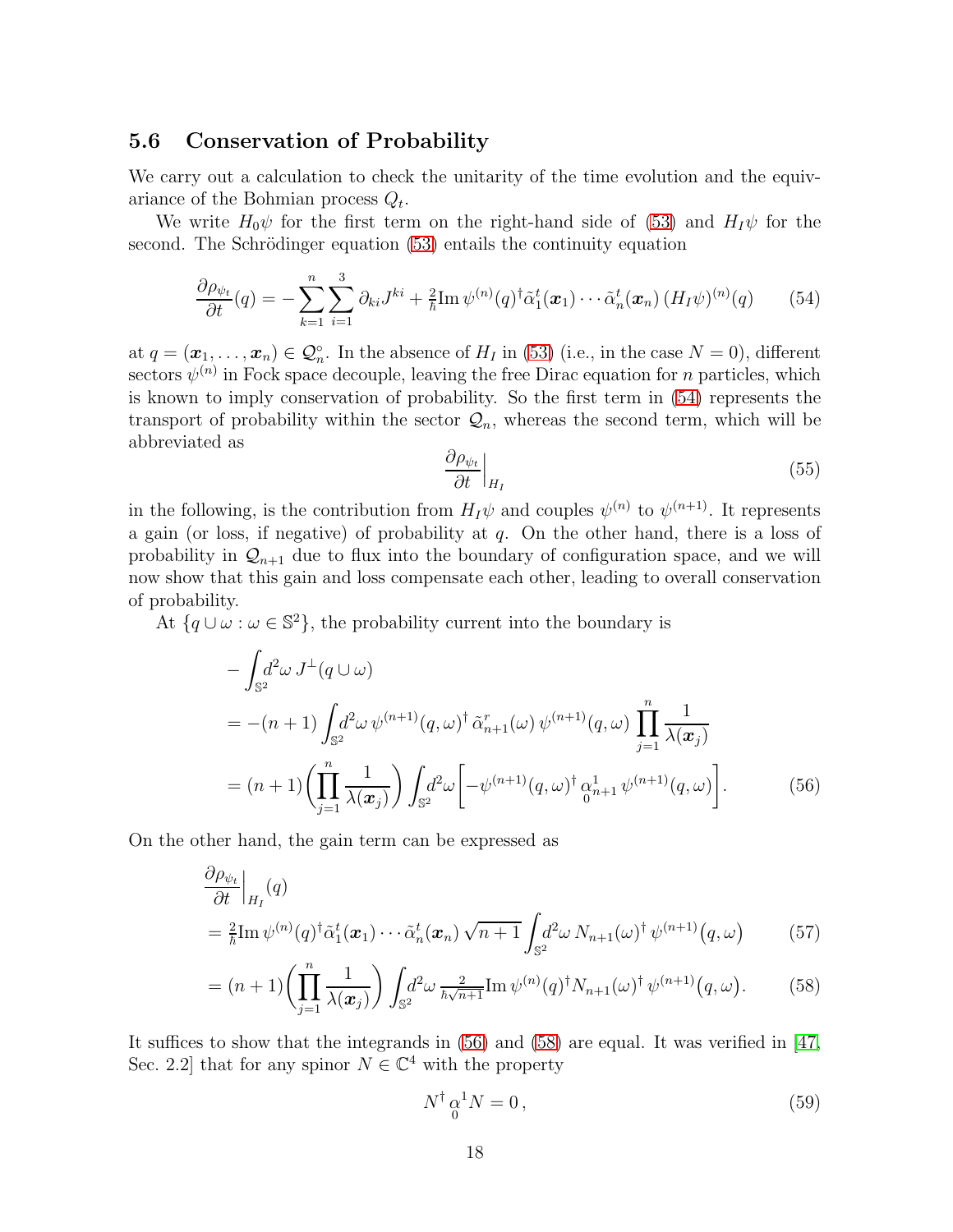any complex number  $\phi \in \mathbb{C}$ , and any spinor  $\chi \in \mathbb{C}^4$  with the property

$$
\left(\gamma^1 - iI\right)\chi = -\frac{i}{\hbar\sqrt{n+1}}\left(\gamma^1 - iI\right)\alpha^1 N\phi\,,\tag{60}
$$

it follows that

$$
\frac{2}{\hbar\sqrt{n+1}}\mathrm{Im}\left[\phi^*N^{\dagger}\chi\right] = -\chi^{\dagger}\underset{0}{\alpha}^{1}\chi.
$$
\n(61)

Setting, for fixed values of the spin indices  $s_1, \ldots, s_n$  and fixed  $q \in \Sigma^n$ ,  $\phi = \psi^{(n)}_{s_1...s_n}(q)$ and  $\chi_{s_{n+1}} = \psi_{s_1...s_{n+1}}^{(n+1)}(q,\omega)$ , and then summing over  $s_1,...,s_n$ , we obtain that the integrands in [\(56\)](#page-17-1) and [\(58\)](#page-17-2) are equal. On the non-rigorous level, this corresponds to the conservation of probability and thus to a time evolution on Fock space that is unitary.

These considerations also yield the equivariance of  $\rho_{\psi}$  for the Bohmian process  $Q_t$ : As pointed out already after [\(24\)](#page-10-1), we need to show that [\(24\)](#page-10-1) and [\(54\)](#page-17-0) have the same form, i.e., that if  $p = \rho_{\psi_t}$  at any one time t, then also  $\partial_t p = \partial_t \rho_{\psi_t}$ . Indeed,  $p = \rho_{\psi_t}$ implies, by  $(22)$  and  $(23)$ , that

$$
\frac{\partial p}{\partial t}(q,t) = -\sum_{i=1}^{3n} \partial_i J^i(q,t) - \int_{\mathbb{S}^2} d^2 \omega J^\perp(q \cup \omega)^+ + \int_{\mathbb{S}^2} d^2 \omega J^\perp(q,t)^- \tag{62}
$$

$$
= -\sum_{i=1}^{3n} \partial_i J^i(q, t) - \int_{\mathbb{S}^2} d^2 \omega J^\perp(q \cup \omega) \tag{63}
$$

$$
= -\sum_{i=1}^{3n} \partial_i J^i(q, t) + \frac{\partial \rho_{\psi_t}}{\partial t} \Big|_{H_I}(q) = \frac{\partial \rho_{\psi_t}}{\partial t}(q) , \qquad (64)
$$

<span id="page-18-0"></span>as claimed.

# 6 Comparison to Bell-Type Quantum Field Theories

Two ways of extending Bohmian mechanics to quantum field theory are known: either by postulating that a field configuration (rather than a particle configuration) is guided by a wave function (understood as a functional on the field configuration space) [\[5,](#page-21-0) [7,](#page-21-4) [49\]](#page-24-12), or by introducing particle creation and annihilation into Bohmian mechanics [\[2,](#page-21-12) [17,](#page-22-11) [18,](#page-22-4) [22\]](#page-22-5) (but see also [\[9\]](#page-21-13) for a third proposal). The second approach is called "Bell-type quantum field theory," as the first model of this kind (on a lattice) was proposed by Bell [\[2\]](#page-21-12). In these theories, the motion of the configuration along deterministic trajectories is interrupted by stochastic jumps, usually corresponding to the creation or annihilation of particles. The jumps are governed by the following law prescribing the jump rate  $\sigma^{\psi}$  (probability per time) in terms of the wave function  $\psi$ , which is usually from Fock space:

<span id="page-18-1"></span>
$$
\sigma^{\psi}(q' \to q) = \frac{2}{\hbar} \frac{\left[\text{Im}\,\langle\psi|q\rangle\langle q|H_I|q'\rangle\langle q'|\psi\rangle\right]^+}{\langle\psi|q'\rangle\langle q'|\psi\rangle},\tag{65}
$$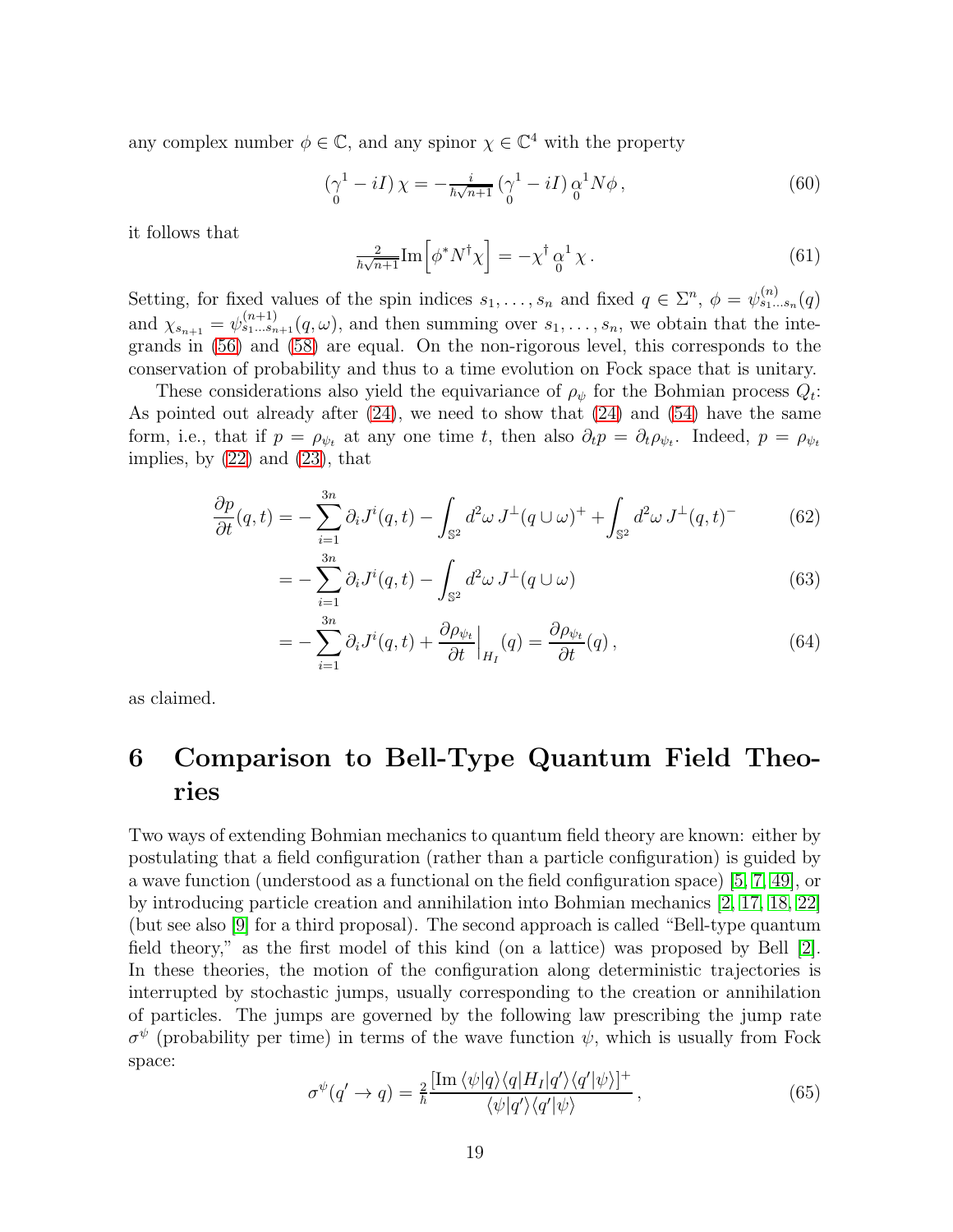where  $H_I$  is the interaction Hamiltonian. The configuration  $Q_t$  thus follows a Markov process in the configuration space  $\mathcal Q$  of a variable number of particles, as defined in [\(16\)](#page-8-3) above; see [\[18\]](#page-22-4) for a detailed discussion of this process.

We expect that further analysis will show that our model for stochastic particle creation at a timelike singularity fits into the scheme of Bell-type quantum field theories when understood in the appropriate way. In other words, we expect that the jump rate [\(22\)](#page-10-2) can be regarded as a limiting or generalized case of [\(65\)](#page-18-1).

### <span id="page-19-0"></span>7 Requirements on the Time Foliation

In the presence of timelike space-time singularities, difficulties arise about the choice of the time foliation that had not been encountered previously. While the foliation we used on the Reissner–Nordström space-time, given by the  $t$  coordinate, worked well for our purposes, other foliations are problematical. Here is an example: Start with the  $\{t = 0\}$ hypersurface and propagate it according to  $(6)$  or  $dn = 0$ , i.e., push every point of the hypersurface to the future at the same rate (so that the infinitesimal slice between two nearby hypersurfaces has constant proper thickness). The hypersurfaces we thus obtain are the level surfaces of the function  $T$  that yields, for a space-time point  $x$ , the timelike distance of x from the hypersurface  $\{t = 0\}$ , i.e., the supremum of the lengths of the causal curves connecting x to  $\{t = 0\}$ .<sup>[5](#page-19-1)</sup> At first sight, this might seem like a reasonable foliation, but in fact it does not cover all of  $\mathscr{M}$  (or  $\mathscr{M}^{\circ}$ ), it only covers the shaded region in the right diagram of Figure [2](#page-20-0) (in contrast to the foliation defined by  $t$ , which covers all of  $\mathscr M$  as visible in the left diagram of Figure [2\)](#page-20-0). That is because the T function is infinite in a large region of space-time, viz., outside the shaded region, which is the set of all points spacelike separated from  $(t = 0, r = 0)$ . Let me explain.

I begin by describing the outgoing radial null geodesics of the Reissner–Nordström geometry: They are the integral curves of the vector field  $u^{\mu} = \lambda(r)^{-1/2}\partial_t + \lambda(r)^{1/2}\partial_r$ , as this vector is null (easy to check), radial  $(u^{\theta} = 0 = u^{\varphi})$ , future-pointing  $(u^{t} > 0)$ , and outward-pointing  $(u^r > 0)$ . Thus, the outgoing radial null geodesics are explicitly given by

<span id="page-19-2"></span>
$$
t(r) = t_0 + \int_0^r \frac{dr'}{\lambda(r')}
$$
\n(66)

with constant  $\vartheta$  and  $\varphi$ . For small  $r, t(r) - t_0 \approx r^3/3e^2$ . Correspondingly, the *incoming* radial null geodesics are given by

$$
t(r) = t_0 - \int_0^r \frac{dr'}{\lambda(r')} \,. \tag{67}
$$

<span id="page-19-1"></span><sup>&</sup>lt;sup>5</sup>To see this, note that the proper thickness of the infinitesimal slice between two nearby spacelike level surfaces of a function f,  ${f(x) = u}$  and  ${f(x) = u + du}$ , is proportional to the proper length of the gradient of f, namely equal to  $(\nabla^{\mu} f \nabla_{\mu} f)^{1/2} du$ , because  $\nabla^{\mu} f$  is orthogonal to the surface. The gradient of the  $T$  function, where  $T$  is differentiable, always has proper length 1 as a consequence of the definition of  $T$ .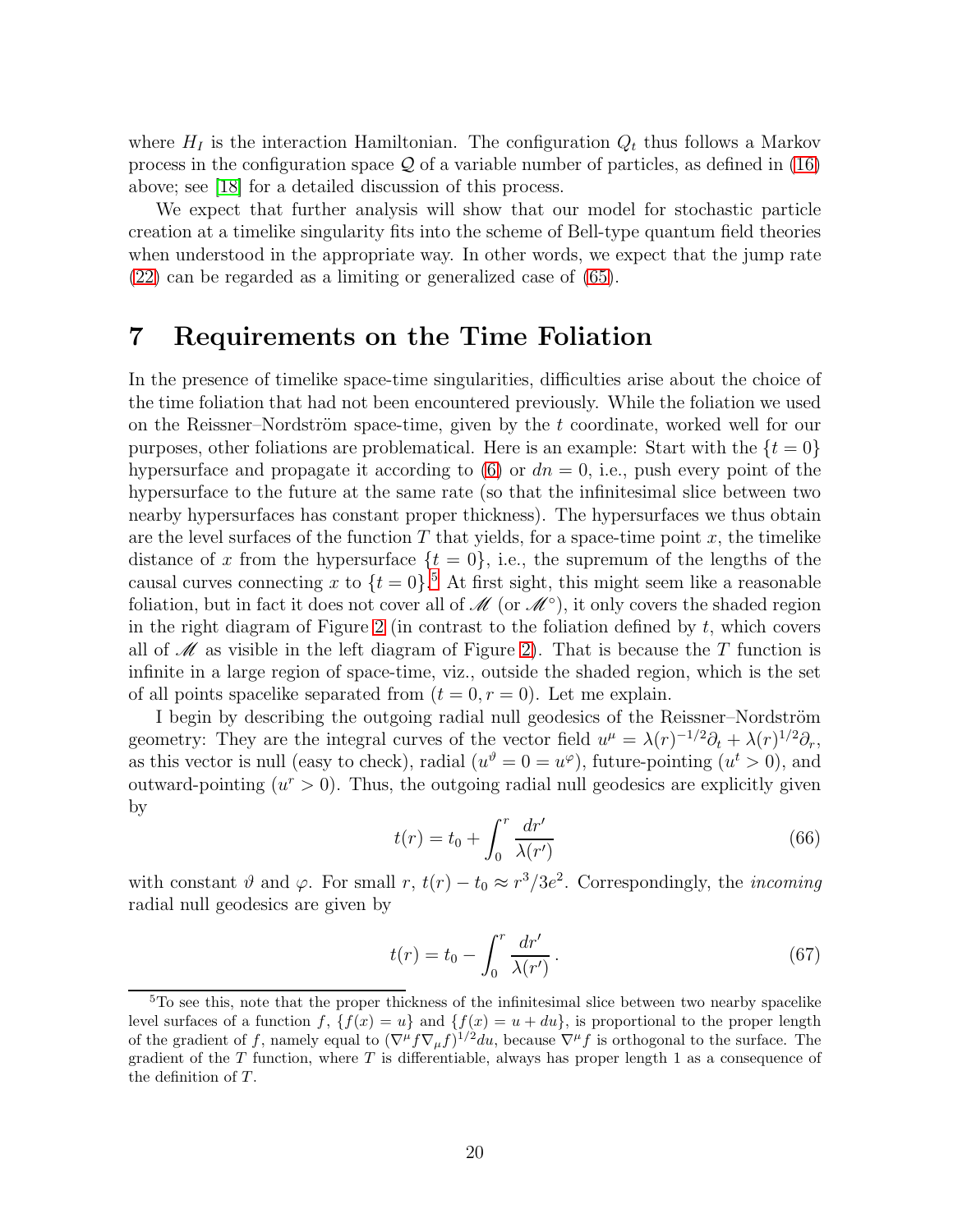

<span id="page-20-0"></span>Figure 2: LEFT: The foliation given by the t coordinate function, shown in the Penrose diagram. RIGHT: The shaded region (comprising the points at spacelike separation from  $(t = 0, r = 0)$  is where the T function (timelike distance from the surface  $\{t = 0\}$ ) is finite, so that the level surfaces of  $T$  foliate only the shaded region.

Note that at every  $t_0 \in \mathbb{R}$  and in every direction  $(\vartheta, \varphi)$ , one incoming radial null geodesic ends at  $(t_0, r = 0, \vartheta, \varphi)$  and one outgoing radial null geodesic begins.

Consider the curve [\(66\)](#page-19-2) for any  $t_0 > 0$  and call it C. Any point x on C must have  $T = \infty$ : If it had a finite T value, then choose  $r_1$  so small that  $\sqrt{\lambda(r_1)} > T(x)/t_0$  and  $r_1 < r(x)$ ; that is possible because  $\lambda(r) \to \infty$  as  $r \to 0$ . Let  $x_1 = (t(r_1), r_1, \vartheta(x), \varphi(x)),$ which lies on C, too. Then the parallel to the t axis (in coordinate space) through  $x_1$  is a timelike curve connecting  $x_1$  to the hypersurface  $\{t = 0\}$ , and the proper time along this curve between  $x_1$  and  $\{t = 0\}$  is  $\sqrt{\lambda(r_1)}t(r_1) > \sqrt{\lambda(r_1)}t_0 > T(x)$ . Since  $T(x_1)$  is the supremum of such curve lengths, we have that  $T(x_1) > T(x)$ , so that x must lie in the past of the spacelike hypersurface  $\{T = T(x_1)\}\,$  in contradiction to the fact that x lies on the future light cone of  $x_1$ .

Since  $t_0 > 0$  was arbitrary, it follows that any point inside the future light cone of  $(t = 0, r = 0)$  (i.e., in the future of the hypersurface defined by [\(66\)](#page-19-2) for  $t_0 = 0$  and arbitrary  $\vartheta, \varphi$ ) must have  $T = \infty$ . Likewise for the past light cone. And thus, T foliates only the part of  $\mathscr{M}^{\circ}$  outside the light cone of  $(t = 0, r = 0)$ . Moreover, the leaves of T cannot be extended to the singularity in such a way that their extensions remain mutually disjoint, as any  $\{T = \text{const.}\}\$  hypersurface has  $\{(t = 0, r = 0)\}\times\mathbb{S}^2$  as its boundary on the singularity. One could say that the leaves intersect on the singularity.

In contrast, the t function provides a foliation of all of  $\mathcal{M}$ , including the singular boundary. That is a property we need of the time foliation.

Acknowledgments. This research was supported by grant RFP1-06-27 from The Foundational Questions Institute (<fqxi.org>). I gratefully acknowledge helpful discussions with Shelly Goldstein, Michael Kiessling, Matthias Lienert, Frank Loose, Tobias Riedlinger, Julian Schmidt, Shadi Tahvildar-Zadeh, and Stefan Teufel.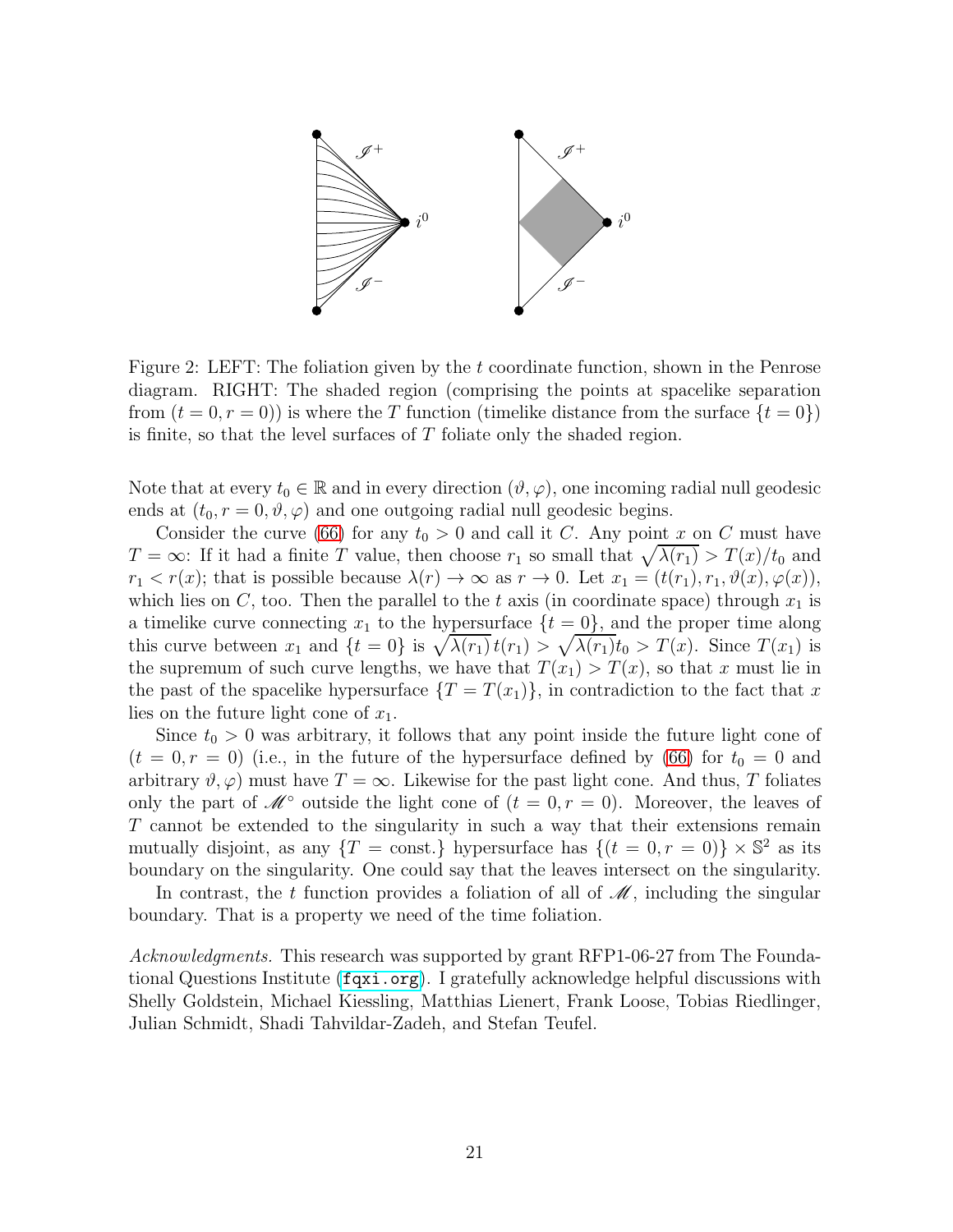## <span id="page-21-9"></span>References

- <span id="page-21-12"></span>[1] J. C. Baez and J. P. Muniain: Gauge Fields, Knots, and Gravity. Singapore: World Scientific (1994)
- <span id="page-21-3"></span>[2] J. S. Bell: Beables for Quantum Field Theory. Physics Reports 137: 49–54 (1986). Reprinted as chapter 19 of [\[3\]](#page-21-3).
- <span id="page-21-7"></span>[3] J. S. Bell: Speakable and Unspeakable in Quantum Mechanics. Cambridge University Press (1987)
- [4] K. Berndl, D. D¨urr, S. Goldstein, G. Peruzzi, N. Zangh`ı: On the global existence of Bohmian mechanics. Communications in Mathematical Physics bf 173: 647–673 (1995) <http://arxiv.org/abs/quant-ph/9503013>
- <span id="page-21-6"></span><span id="page-21-0"></span>[5] D. Bohm: A Suggested Interpretation of the Quantum Theory in Terms of "Hidden" Variables, I and II. Physical Review 85: 166–193 (1952)
- [6] D. Bohm: Comments on an Article of Takabayasi concerning the Formulation of Quantum Mechanics with Classical Pictures. Progress in Theoretical Physics 9: 273–287 (1953)
- <span id="page-21-5"></span><span id="page-21-4"></span>[7] D. Bohm and B. J. Hiley: The Undivided Universe: An Ontological Interpretation of Quantum Theory. London and New York: Routledge (1993)
- <span id="page-21-13"></span>[8] J. Bricmont: Making Sense of Quantum Mechanics. Berlin: Springer (2016)
- [9] S. Colin and W. Struyve: A Dirac sea pilot-wave model for quantum field theory. Journal of Physics A: Mathematical and Theoretical 40: 7309–7341 (2007) <http://arxiv.org/abs/quant-ph/0701085>
- <span id="page-21-11"></span><span id="page-21-2"></span>[10] Covering space. In Wikipedia, the free encyclopedia. [https://en.wikipedia.org/wiki/Covering\\_space](https://en.wikipedia.org/wiki/Covering_space) (Accessed on 3/7/2017)
- [11] M. Dafermos: The interior of dynamical vacuum black holes and the strong cosmic censorship conjecture in general relativity. Colloquium talk at Rutgers University, 10/9/2015.
- <span id="page-21-1"></span>[12] D. Dürr, S. Goldstein, K. Münch-Berndl, and N. Zanghi: Hypersurface Bohm–Dirac Models. Physical Review A 60: 2729–2736 (1999) <http://arxiv.org/abs/quant-ph/9801070>
- <span id="page-21-8"></span>[13] D. D¨urr, S. Goldstein, T. Norsen, W. Struyve, and N. Zangh`ı: Can Bohmian mechanics be made relativistic? Proceedings of The Royal Society  $A$  470(2162): 20130699 (2014) <http://arxiv.org/abs/1307.1714>
- <span id="page-21-10"></span>[14] D. Dürr, S. Goldstein, J. Taylor, R. Tumulka, and N. Zanghi: Quantum Mechanics in Multiply-Connected Spaces. Journal of Physics A: Mathematical and Theoretical 40: 2997–3031 (2007) <http://arxiv.org/abs/quant-ph/0506173>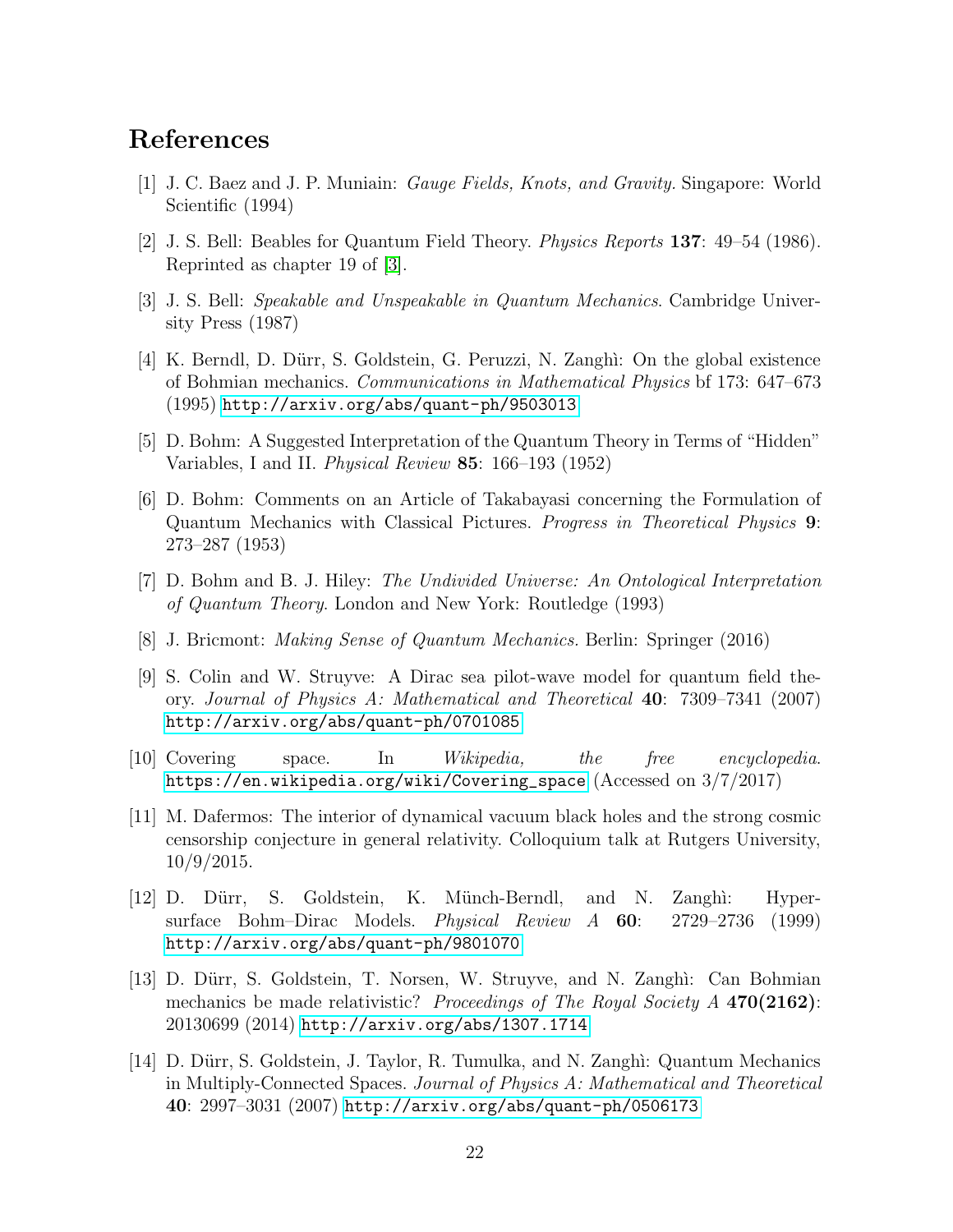- <span id="page-22-7"></span>[15] D. Dürr, S. Goldstein, S. Teufel, R. Tumulka, and N. Zanghi: Bohmian Trajectories for Hamiltonians with Interior–Boundary Conditions. Preprint (2018) <http://arxiv.org/abs/1809.10235>
- [16] D. D¨urr, S. Goldstein, R. Tumulka, and N. Zangh`ı: Trajectories and Particle Creation and Annihilation in Quantum Field Theory. Journal of Physics A: Mathematical and General 36: 4143–4149 (2003) <http://arxiv.org/abs/quant-ph/0208072>
- <span id="page-22-11"></span>[17] D. Dürr, S. Goldstein, R. Tumulka, and N. Zanghi: Bohmian Mechanics and Quantum Field Theory. Physical Review Letters 93: 090402 (2004) <http://arxivorg/abs/quant-ph/0303156>
- <span id="page-22-4"></span>[18] D. D¨urr, S. Goldstein, R. Tumulka, and N. Zangh`ı: Bell-Type Quantum Field Theories. Journal of Physics A: Mathematical and General 38: R1–R43 (2005) <http://arxiv.org/abs/quant-ph/0407116>
- <span id="page-22-6"></span>[19] D. Dürr, S. Goldstein, and N. Zanghi: Quantum Equilibrium and the Origin of Absolute Uncertainty. Journal of Statistical Physics 67: 843–907 (1992) <http://arxiv.org/abs/quant-ph/0308039>
- <span id="page-22-10"></span>[20] F. Finster and C. Röken: Self-Adjointness of the Dirac Hamiltonian for a Class of Non-Uniformly Elliptic Boundary Value Problems. Annals of Mathematical Sciences and Applications 1: 301–320 (2016) <http://arxiv.org/abs/1512.00761>
- <span id="page-22-2"></span>[21] A. T. Franzen: Boundedness of Massless Scalar Waves on Reissner-Nordström Interior Backgrounds. Communications in Mathematical Physics 343: 601–650 (2016) <http://arxiv.org/abs/1407.7093>
- <span id="page-22-5"></span>[22] H.-O. Georgii and R. Tumulka: Some Jump Processes in Quantum Field Theory. Pages 55–73 in J.-D. Deuschel, A. Greven (editors): Interacting Stochastic Systems, Berlin: Springer-Verlag (2005) <http://arxiv.org/abs/math.PR/0312326>
- <span id="page-22-9"></span>[23] R. P. Geroch, E. H. Kronheimer, and R. Penrose: Ideal Points in Space-Time. Proceedings of the Royal Society of London A 327: 545–567 (1972)
- <span id="page-22-3"></span>[24] S. Goldstein: Bohmian Mechanics. In E. N. Zalta (editor), Stanford Encyclopedia of Philosophy, published online by Stanford University (2001) <http://plato.stanford.edu/entries/qm-bohm/>
- <span id="page-22-8"></span>[25] S. W. Hawking and G. F. R. Ellis: The large scale structure of space-time. Cambridge University Press (1973)
- <span id="page-22-0"></span>[26] G. T. Horowitz and D. Marolf: Quantum probes of spacetime singularities. Physical Review D 52: 5670–5675 (1995)
- <span id="page-22-1"></span>[27] A. Hosoya and A. Ishibashi: Who's afraid of naked singularities? Probing timelike singularities with finite energy waves. *Physical Review D* 60: 104028 (1999)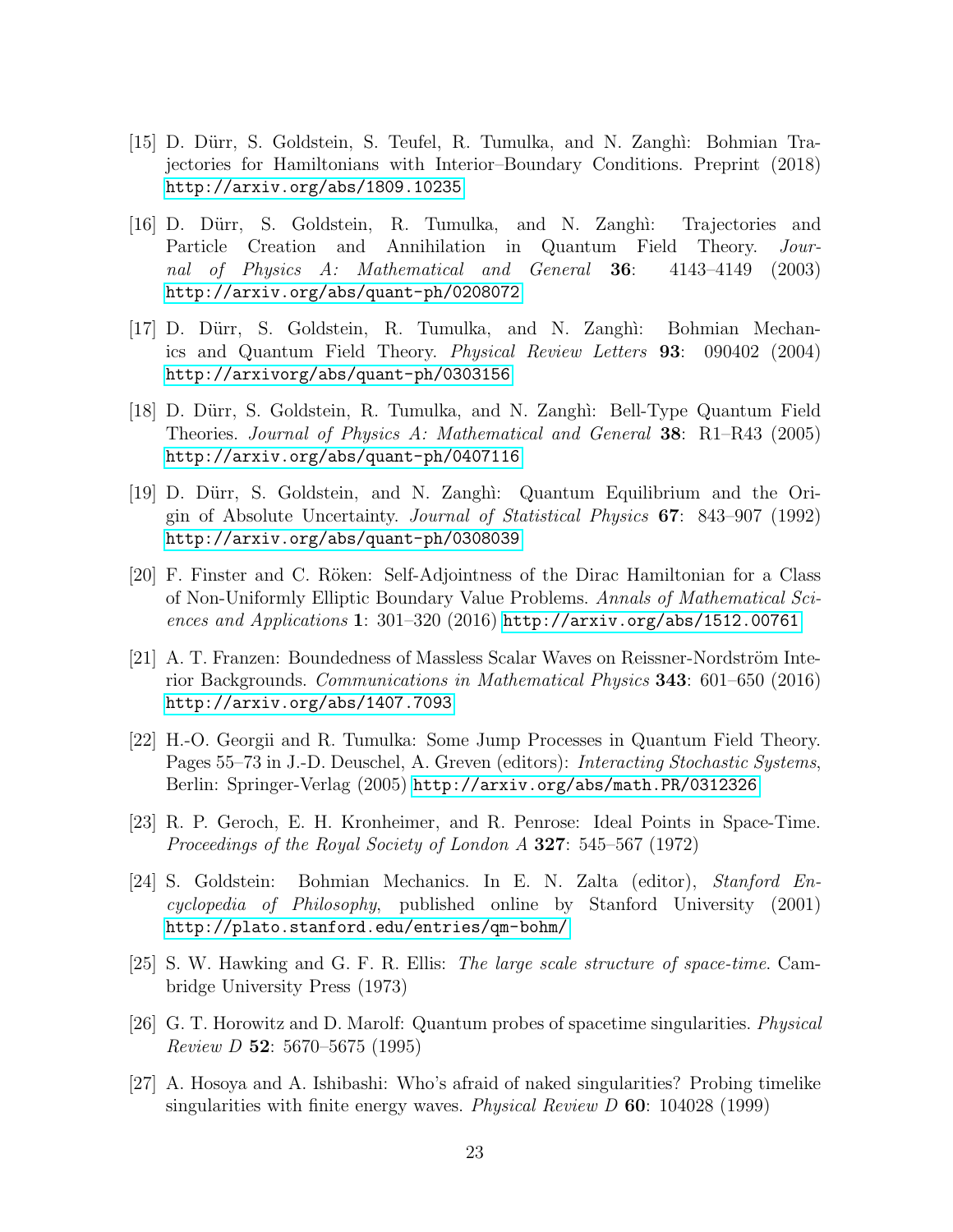- <span id="page-23-0"></span>[28] A. Ishibashi and R. M. Wald: Dynamics in non-globally-hyperbolic static spacetimes: II. General analysis of prescriptions for dynamics. Classical and Quantum Gravity 20: 3815–3826 (2003)
- <span id="page-23-2"></span>[29] S. Keppeler and M. Sieber: Particle creation and annihilation at interior boundaries: one-dimensional models. Journal of Physics A: Mathematical and Theoretical 49: 125204 (2016) <http://arxiv.org/abs/1511.03071>
- <span id="page-23-4"></span>[30] J. Lampart, J. Schmidt, S. Teufel, and R. Tumulka: Particle Creation at a Point Source by Means of Interior-Boundary Conditions. Mathematical Physics, Analysis, and  $Geometry$  21: 12 (2018) <http://arxiv.org/abs/1703.04476>
- <span id="page-23-13"></span><span id="page-23-12"></span>[31] S. Lang: Differentiable Manifolds. Reading, MA: Addison Wesley (1972)
- <span id="page-23-6"></span>[32] H. B. Lawson, Jr. and M.-L. Michelsohn: Spin Geometry. (Princeton Mathematical Series vol. 38.) Princeton University Press (1989)
- [33] M. Lienert: A relativistically interacting exactly solvable multi-time model for two mass-less Dirac particles in  $1+1$  dimensions. *Journal of Mathematical Physics* 56: 042301 (2015) <http://arxiv.org/abs/1411.2833>
- <span id="page-23-7"></span>[34] M. Lienert and L. Nickel: A simple explicitly solvable interacting relativistic Nparticle model. Journal of Physics A: Mathematical and Theoretical 48: 325301 (2015) <http://arxiv.org/abs/1502.00917>
- <span id="page-23-3"></span>[35] M. Lienert and L. Nickel: Multi-time formulation of particle creation and annihilation via interior-boundary conditions. Preprint (2018) <http://arxiv.org/abs/1808.04192>
- <span id="page-23-8"></span>[36] M. Lienert, S. Petrat, and R. Tumulka: Multi-Time Wave Functions. Journal of Physics: Conference Series 880: 012006 (2017) <http://arxiv.org/abs/1702.05282>
- <span id="page-23-11"></span><span id="page-23-5"></span>[37] T. Maudlin: Quantum Non-Locality and Relativity: Metaphysical Intimations of Modern Physics. 3rd edition. Oxford: Blackwell (2011)
- [38] C. W. Misner, K. S. Thorne, and J. A. Wheeler: Gravitation. New York: Freeman (1973)
- <span id="page-23-1"></span>[39] M. Moshinsky: Boundary Conditions for the Description of Nuclear Reactions. Physical Review 81: 347–352 (1951)
- <span id="page-23-9"></span>[40] G. Nordström: Zur Theorie der Gravitation vom Standpunkt des Relativitätsprinzips. Annalen der Physik  $42: 533-554 (1913)$
- <span id="page-23-10"></span>[41] G. Nordström: On the energy of the gravitational field in Einstein's theory. *Proc.* Kon. Ned. Akad. Wet. 20: 1238–1245 (1918)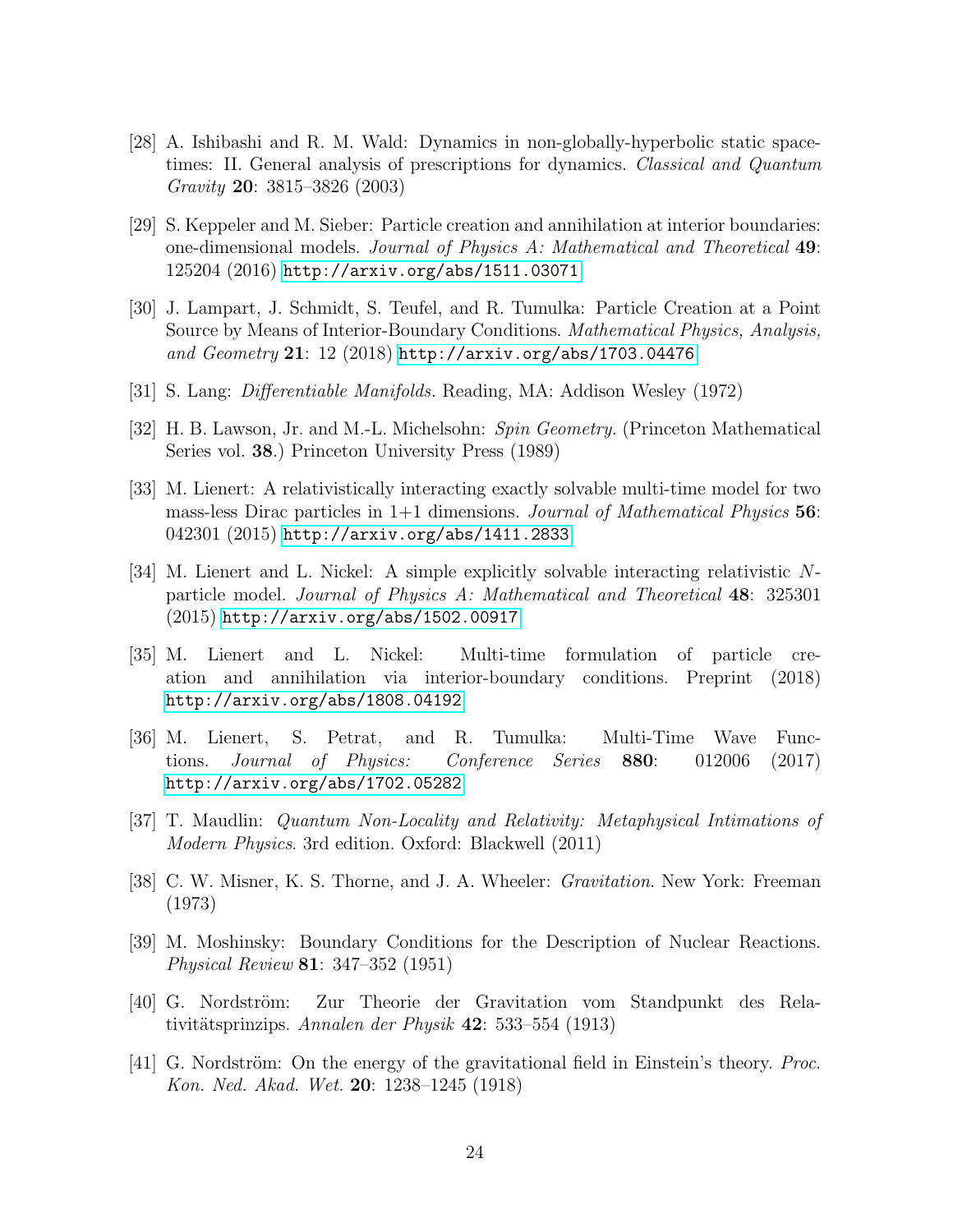- <span id="page-24-10"></span>[42] R. Penrose: Conformal treatment of infinity. In C. M. de Witt and B. de Witt (editors), Relativity, Groups and Topology, Les Houches Summer School 1963. New York: Gordon and Breach (1964)
- <span id="page-24-11"></span><span id="page-24-5"></span>[43] R. Penrose and W. Rindler: Spinors and space-time. Volume 1: Two-spinor calculus and relativistic fields. Cambridge University Press (1984)
- [44] S. Petrat and R. Tumulka: Multi-Time Schrödinger Equations Cannot Contain Interaction Potentials. Journal of Mathematical Physics 55: 032302 (2014) <http://arxiv.org/abs/1308.1065>
- <span id="page-24-9"></span><span id="page-24-6"></span>[45] S. Petrat and R. Tumulka: Multi-Time Wave Functions for Quantum Field Theory. Annals of Physics 345: 17–54 (2014) <http://arxiv.org/abs/1309.0802>
- <span id="page-24-3"></span>[46] H. Reissner: Uber die Eigengravitation des elektrischen Feldes nach der Einstein- ¨ schen Theorie. Annalen der Physik 50: 106–120 (1916)
- [47] J. Schmidt, S. Teufel, and R. Tumulka: Interior-Boundary Conditions for Many-Body Dirac Operators and Codimension-1 Boundaries. Preprint (2018) <http://arxiv.org/abs/1811.02947>
- <span id="page-24-12"></span><span id="page-24-0"></span>[48] J. G. Stalker and A. S. Tahvildar-Zadeh: Scalar waves on a naked-singularity background. Classical and Quantum Gravity  $21: 2831-2848$  (2004)
- [49] W. Struyve: Pilot-wave theory and quantum fields. Reports on Progress in Physics 73: 106001 (2010) <http://arxiv.org/abs/0707.3685>
- <span id="page-24-7"></span>[50] W. Struyve and R. Tumulka: Bohmian Trajectories for a Time Foliation with Kinks. Journal of Geometry and Physics 82: 75–83 (2014) <http://arxiv.org/abs/1311.3698>
- <span id="page-24-8"></span>[51] W. Struyve and R. Tumulka: Bohmian Mechanics for a Degenerate Time Foliation. Quantum Studies: Mathematics and Foundations 2: 349–358 (2015) <http://arxiv.org/abs/1505.02844>
- <span id="page-24-4"></span>[52] S. Teufel and R. Tumulka: Simple Proof for Global Existence of Bohmian Trajectories. Communications in Mathematical Physics 258: 349–365 (2005) <http://arxiv.org/abs/math-ph/0406030>
- <span id="page-24-1"></span>[53] S. Teufel and R. Tumulka: New Type of Hamiltonians Without Ultraviolet Divergence for Quantum Field Theories. Preprint (2015) <http://arxiv.org/abs/1505.04847>
- <span id="page-24-2"></span>[54] S. Teufel and R. Tumulka: Avoiding Ultraviolet Divergence by Means of Interior– Boundary Conditions. Pages 293–311 in F. Finster, J. Kleiner, C. Röken, and J. Tolksdorf (editors), Quantum Mathematical Physics – A Bridge between Mathematics and Physics. Basel: Birkhäuser (2016) <http://arxiv.org/abs/1506.00497>